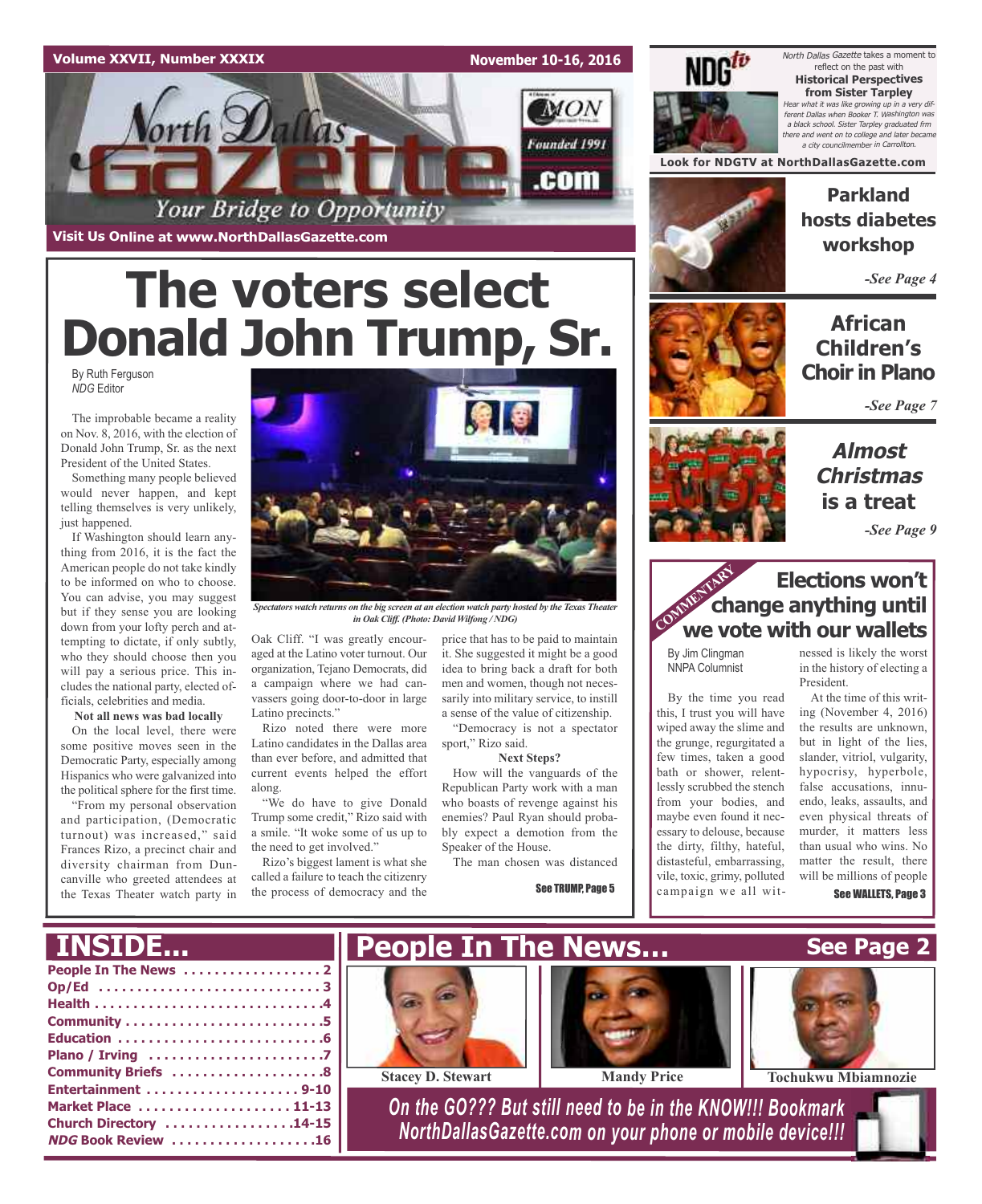## **Stacey D. Stewart**

The March of Dimes Foundation announced in September that its Board of Trustees has unanimously approved the selection of Stacey D. Stewart as its next President. Mrs. Stewart will begin transitioning to the March of Dimes on Nov.7 and officially assume all duties as the President on Jan. 1, 2017.

"We are very excited to have Stacey join us as the next President of the March of Dimes", said Gary Dixon, Chairman of the March of Dimes Foundation National Board of



Trustees and Chairman of the Search Committee. "She brings a wealth of experience as a non-profit CEO, a leader of complex organizations with national and global footprints, a

## **Mandy Price**

The Dallas Foundation announced the five finalists for its annual Good Works Under 40 Award (GWU40), which celebrates North Texas' committed, skilled and passionate volunteers under the age of 40. Of the five finalists, a GWU40 winner will be selected to receive a \$10,000 check to donate to his or her charity of choice. The program is now in its seventh year and is co-presented by *The Dallas Morning News*.

"Each of this year's five finalists for The Dallas Foundation's Good Works Under



40Award has channeled their deep passion and very impressive skill set into benefitting the lives of others. We are so proud to recognize their contributions toward making our community

fundraiser and a national spokesperson. Stacey is mission-driven and resultsfocused and is deeply committed to our mission and public service."

Following the announced retirement of Dr. Jennifer Howse, the Board of Trustees engaged Diversified Search – an executive search firm – who initiated a 6-month process seeking input from many senior management, volunteers, donors and other key stakeholders. With these insights, a national search was launched that included more than 200 candidates with backgrounds across nonprofit, business, govern-

better for the residents of Dallas," said Mary Jalonick, president and CEO of The

Mandy Price, who spearheaded the initiative to organize and establish the Dallas office of the Texas Civil Rights Project (TCRP), dramatically increasing the organization's ability to serve and address the civil rights concerns of the residents of Dallas County and the entire North Texas region. She has established a successful and high-profile career at one of the world's leading law firms, Weil, Gotshal & Manges LLP, and has been recognized as a "Texas Rising

Dallas Foundation.

ment, medicine and educational sectors.

"We were tremendously impressed with Stacey's candidacy," explained Monica Luechtefeld, Search Committee and National Board of Trustees member. "She is an experienced executive who is deeply committed to our mission to give every baby a fighting chance. She has a vision for the March of Dimes: to grow the revenue base and enhance the Foundation's financial strength; to engage our volunteers, employees and philanthropic supporters; and to continue our strong C.A.R.E.S. focus: community, advocacy, re-

a member of the Harvard Civil Rights-Civil Liberties

Four other finalists were

John Mungioli, who has served Texas Scottish Rite Hospital for Children for the past five years through participation in their evening volunteer program, camps for patients, the volunteer executive board, and the hospi-

Law Review.

also named.

tal's special events.

Before joining the March of Dimes, Stewart served as the U.S. President of United Way Worldwide where she

search, education and sup-

port."

provided strategic direction in driving community impact, as well as enhancing the organization's brand. A business veteran, Stewart also has held a number of senior roles, including Chief Diversity Officer and Senior Vice President for the Office of Community and Charitable Giving at Fannie Mae, as well as President and Chief Executive Officer for the Fannie Mae Foundation.

"Stacey is an accom-

ate champion of bringing communities together to solve our toughest problems," said Brian Gallagher, President and Chief Executive Officer of United Way Worldwide. "While we are saddened that she is leaving United Way, we could not be more pleased to see her join an organization that is so committed to the health and well-being of babies, mothers, and communities as a whole. Stacey is sure to make a tremendous impact at the March of Dimes and, ultimately, for the families it serves."

plished leader and passion-

#### See STEWART, Page 6

Star" in corporate mergers and acquisitions. Price holds a Bachelor of Business Administration degree fromThe University of Texas at Austin and is a graduate of Harvard Law School, where she was Andrew K. Nguyen, who launched the nonprofit organization Honor Courage Commitment, Inc., and later started the #22Kill campaign, whose push-up challenge

went viral on the Internet and increased awareness of the number of veterans committing suicide. Byron Sanders, who serves on the board of directors for both Big Thought and KIPP

Dallas-Fort Worth, lends his time, talent and professional network to increase awareness and growth opportunities for both organizations.

Katie Schlieve, who cofounded One Wing Foundation, supports organizations that provide resources for the medical, physical and grief recovery of bereaved parents who have experienced pregnancy or infant loss.

The GWU40 winner will be announced at a reception at Old Parkland on Nov. 10. In addition to the winner's prize, the four remaining finalists will receive \$3,500 checks for their respective agencies. GWU40 nomination applications were reviewed by a volunteer selection committee comprised of emerging civic leaders and led by Meg Boyd of Texas Scottish Rite Hospital for Children.

## **Tochukwu Mbiamnozie**

(BlackNews.com) — Finding the perfect fit in luxury shoes just became a breeze for those who demand style, but whose feet are larger than standard sizes. TucciPolohas announced the expansion of its made-toorder handmade luxury shoe collection with sizes just right for everyone, even those with big feet.

TucciPolo's founder Tochukwu Mbiamnozie, who is from Imo State, Nigeria, saw the need and stepped in to provide the perfect solution for people seeking handmade luxury shoes in larger sizes.

"NBA players, celebrities and many other men and women simply find them-



selves unable to walk into a typical store to buy Italian leather shoes off the rack," said Mbiamnozie. "This can be very frustrating for people with larger feet who want to enjoy the same high quality and style the smaller-footed population has access to."

To accommodate customers with larger feet, TucciPolo now offers handmade men's designer shoes and women's shoes in a range of sizes. Its made-to-order luxury shoes are available in U.S. sizes from 6 to 18 and EU sizes from 39 to 55.

Mbiamnozie explained many shoe stores do not carry items meant to fit larger sizes. The demand generally is not high enough to justify inventory costs of stocking a big selection of luxury shoes meant to fit those with larger feet.

"Made-to-order luxury shoes provide the perfect solution for ladies and men seeking style, luxury and fashion in footwear that is designed especially for them," said Mbiamnozie. "Italian leather handmade shoes are a delight that everyone should be able to enjoy."

Products in TucciPolo's

made-to-order line do require time to prepare. Each pair of luxury shoes is handcrafted, using only the finest Italian leather. Since TucciPolo's men's and women's shoes are couture-level creations, each hand-painted, they may take up to 15 days to deliver.

TucciPolo offers an extensive line of Italian leather luxury shoes for men and women. It also handcrafts a luxury line of accessories, such as leather bags, belts and wallets.

"We take pride in helping our customers, regardless the shoe size they wear, step out in style," Mbiamnozie said.

To explore the full line of luxury shoes and accessories for men and women, visit the web site at www.tuccipolo.com

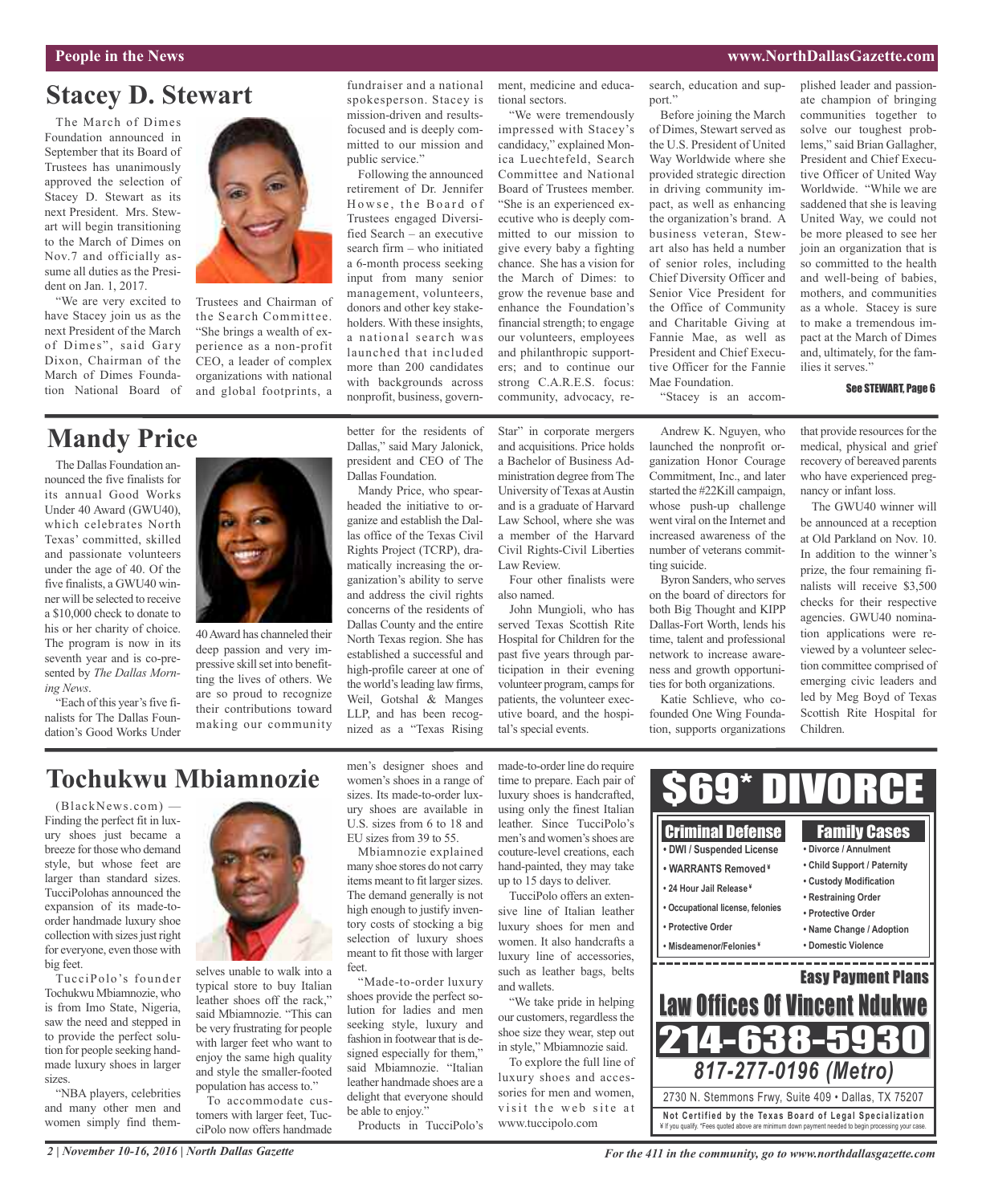#### **www.NorthDallasGazette.com Op-Ed**



*unsolicited material and reserves the right to edit and make appropriate revisions.*

## *"Do what you say you are going to do ... when you say you are going to do it.*

**Publisher's Office:** publisher@northdallasgazette.com

**Sales Department:** marketing@northdallasgazette.com 972-509-9049

#### **Editorial Department:**

editor@northdallasgazette.com

#### **Online:**

www.NorthDallasGazette.com www.twitter.com/NDGEditor www.facebook.com/NorthDallasGazette www.pinterest.com/NDallasGazette www.instagram.com/NorthDallasGazette

## STAFF

**Chairman Emeritus** *Jim Bochum 1933 – 2009*

**Religious/ Marketing Editor**

**Editor** *Ruth Ferguson*

**Published By** *Minority Opportunity News, Inc.*

> **Web Master** *Todd Jones*

**Special Projects Manager** *Edward Dewayne "Preacher Boy"Gibson, Jr. James C. Allen*

**Community Marketing**

*Nina Garcia Nadina Davis Betheny M. Sargent*

#### **Advisory Board:**

*John Dudley Myrtle Hightower Fred Moses Annie Dickson Cecil Starks Willie Wattley Coty Rodriguez-Anderson B. J. Williams Denise Upchurch Barbara Simpkins, ADVISORY BOARD SECRETARY*

# *Shirley Demus Tarpley*

## **Contributing Writers**

### *Jackie Hardy Terri Schlichenmeyer Nicole Scott Hope Oriabure-King David Wilfong*

**Production**

*Margaret Freelon David Wilfong*

#### **Advisory Board Committees:**

*Public Relations Planning and Implementation* Cecil Starks, CHAIRPERSON *Business Growth Referral*

John Dudley, CHAIRPERSO *Program Policy Development*

Annie Dickson, Chairper *Quality Assurance*

Myrtle Hightower, CHAIRPERSON Coty Rodriguez

*The North Dallas Gazette, formerly Minority Opportunity News, was founded in July 1991, by Mr.Jim Bochum and Mr.Thurman R. Jones. North Dallas Gazette is a wholly owned subsidairy of Minority Opportunity News, Inc.*

## **2016 election exposed America's racism and misogyny to the world**

By Julianne Malveaux NNPA Columnist

Just a few days before the corrosive 2016 election, it occurs to me that no matter what the outcome, our social fabric has been shredded by the ugliness of this campaign. Sure, there have been ugly campaigns before, but this one has revealed the extent to which racism and sexism are acceptable features of life in these United States. Women, including Hillary Clinton, have been routinely disparaged, not only in politics, but also in their roles as television talking heads and anchors.

While I'm not weeping for Megyn Kelly (she's a big girl, and she can take care of herself), her on-air collision

## **WALLETS,** continued from Page <sup>1</sup>

in this country who will be so angry that very little will get done for "The People." January 20, 2017 will be a very sad day for many voters depending on which side is victorious. That's a terrible commentary on this country, and an even worse reflection on the leadership we have chosen.

But what does it say about us? We have fought one another over the two candidates, neither of whom is held in high regard by the majority of the electorate. It has been suggested that our choice is between the "lesser of two evils," and some say the "evil of two lessers." We have been led down one of two primrose paths of prevarication, perversion, pseudo-piety, and pompous posturing, only to have gone to the polls holding our noses to choose our next leader.

Some have even dropped out of the system altogether because they cannot stand to be a part of such downright evilness. Some have said they will start a civil war, if their candidate does not win; some say they will "take out" one of the candiwith Newt Gingrich was classic, with a jowly male bully loudly talking over a television host and accusing her of being "obsessed" with sex.And the disparagement of women flowed down the ticket – in Illinois, Senator Mark Kirk (R-Ill.) had the nerve to disparage challenger Rep. Tammy Duckworth (D-Ill.) because of her Thai heritage. Her dad traces his family's military service back to the eighteenth century, while her Mom is from Thailand. When she cited her military background, Kirk nastily said he was unaware that her family had come all the way from Thailand to fight for the United States. Shame on Kirk for demonstrating his ignorance by criticizing the military service of a woman

dates if things don't go their way; some have said they will move to another country; and some say the whole system is corrupt anyway so why care about it at all?

We have former candidates who called the two finalists insulting names: "pathological liar," "con man," "woefully unqualified," "criminal," "predator," and the like; but those same self-righteous folks, some of whom profess to be of high moral character, are telling us to vote for the very persons they disdained and denigrated during the primaries. What kind of people are they? Are they typical of what we call a "politician"? Hypocrites who turn on a dime when it's politically expedient for them, no matter what they said a couple of months ago? I guess we know the answers to those questions, right?

Talk about trouble, folks, we are deep into it. This nation is split nearly 50/50, so there is very little room for compromise or concession on either side, and we are right in the middle of this mess. Yes, the nirvana and who lost both her legs in the Iraq war.

All's fair, they say, in love and war, and many see politics as a special kind of war. And certainly, those women who play the politics game have to have thick skin and broad shoulders, because men are not likely to treat women with kid gloves because of their gender. However, gendered criticism ("she lacks stamina," "look at that face") is woven into the fabric of our nation's racist patriarchy, and the "other" (women, people of color) is often put down using gendered or racialized code words. In some cases, as with Tammy Duckworth, people don't even bother to use code words.

The backlash from eight years of the Obama presi-

utopia, called Barack and Michelle, that many Black people thought we were living in is all over—gone. What shall we do now?

Truthfully, irrespective of who wins this election, Blacks and poor folks are going to be in the same shape we have been in for awhile. After the assessments and Monday morning quarterbacking is over, many of us will still be sitting in the stadium sulking, complaining, and lamenting what took place. I am reminded of LeBron James' comments after losing the championship to the Dallas Mavericks: "…at the end of the day, they (his haters) have to wake up tomorrow and have the same life that they had before they woke up today. They have the same personal problems they had today."

Well, alright then. We will have to get back to the real world, which includes not having real political power and very little influence on public policy. But maybe this will be the final wake-up call Black people need to understand that until we get our economic act together, we will continue to be viewed as mere childdency means that plenty of racists have come out to play. I thought we'd seen the last of David Duke, the reported KKK member who is again running for the U.S. Senate from Louisiana. Instead, he seems to have slithered from under some rock, just in time to endorse Donald Trump, throw shade on Evan McMullin (the Utah native and former CIA operative who is running a long-shot campaign for President), and attack Jewish people. Most listeners recoiled from Duke's hateful words, and the Trump campaign quickly distanced itself from the Duke endorsement. Shocking, though, that this level of racist hate is so openly artic-

#### See ELECTION, Page 6

like voters instead of a true force to be reckoned with.

Here's a solution: If you are a conscious and conscientious Black person, go to www.iamoneofthemillion.c om and join the movement as we move closer to economic and political empowerment. We know that in order to attain the levels of power and influence we seek there must be an organized critical mass of people and a vehicle through which that can be done. This is not a knock on anything anyone else is doing; it's simply a call for just two percent of Black people in this country to join forces, offering their time, talent, and treasure to help our people. The One Million is the only active movement of its kind.

So after you have cleaned up and disinfected yourself on November 9th, get into a game you can win—The One Million!

*James Clingman is the nation's most prolific writer on economic empowerment for Black people. His latest book, "Black Dollars Matter! Teach Your Dollars How to Make More Sense," is available on his website, Blackonomics.com.*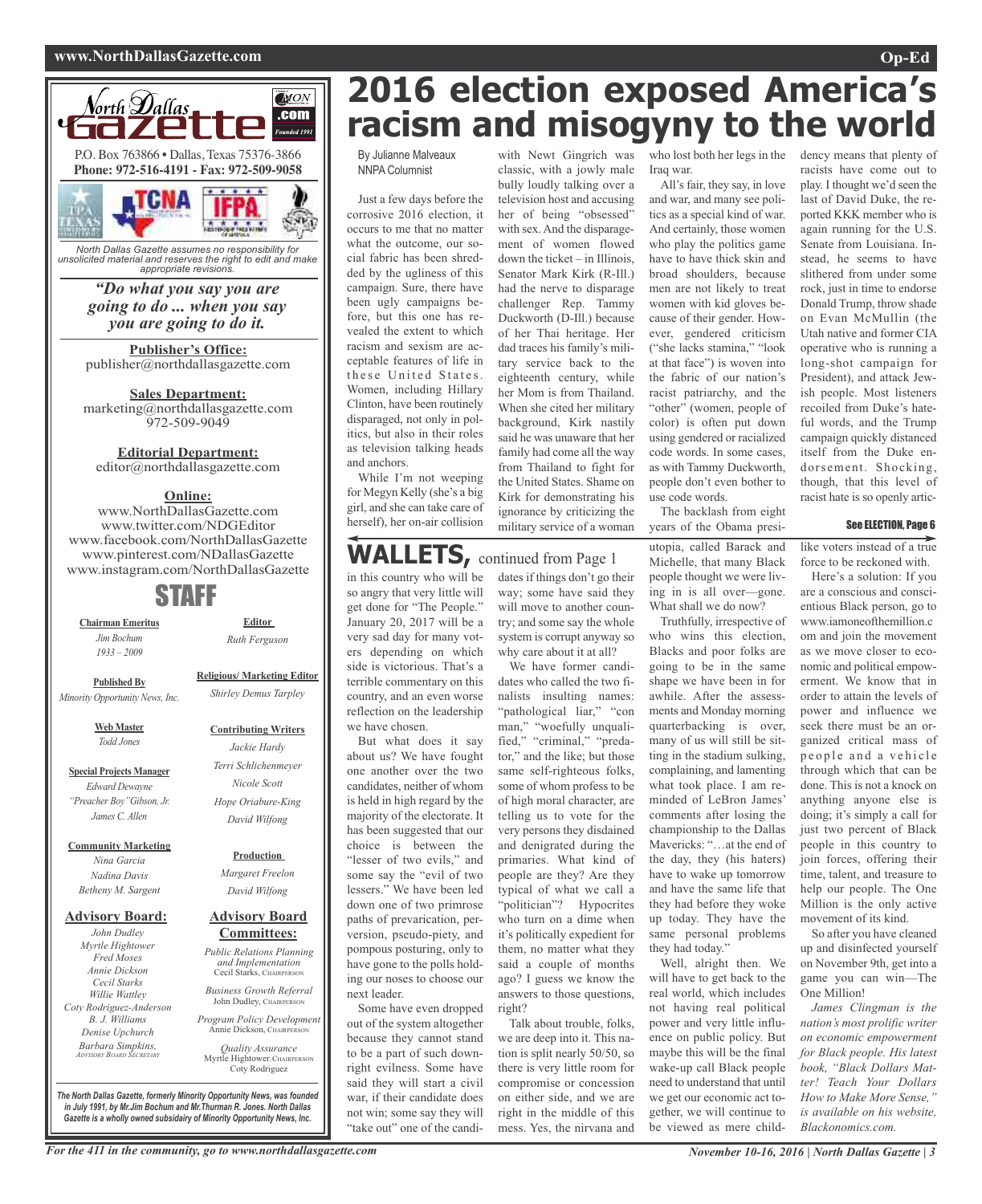

**Parkland clinic hosting diabetes awareness event Nov. 14**<br>The statistics can be star-<br>in the United States. Health Center, 303 E. team members and a repre-<br>ting: about one in 11 In conjunction with No- Overton Road, Dalla The statistics can be startling: about one in 11 Americans has diabetes, someone is diagnosed with the disease every 23 seconds and 89 million are at risk. And, according to the American Diabetes Association, diabetes remains the 7th leading cause of death

in the United States. In conjunction with November's observance of National Diabetes Awareness Month, Parkland Health & Hospital System will host a Diabetes Awareness Day event from 8 a.m. – noon on Monday, Nov. 14 at the Bluitt-Flowers Health Center, 303 E. Overton Road, Dallas, 75216. Bluitt-Flowers is one of Parkland's 12 Community Oriented Primary Care health centers located throughout Dallas County. The event is open to the

public at no cost and will feature Parkland diabetes

team members and a representative from the American Diabetes Association presenting information on a variety of topics including diabetic medication, insulin and monitoring, foot care, eye care, as well as meal planning, cooking See CLINIC, Page 16

## **Red Cross seeking donations to prep for holiday season**

This November, theAmerican Red Cross encourages eligible donors to give the perfect gift – a blood donation – to help ensure a sufficient blood supply throughout the holiday season.

A decline in donations occurs from Thanksgiving to NewYear's Day when donors are busy with family gatherings and travel. However, patients don't get a holiday break fromneeding lifesaving transfusions. In fact, every two seconds, someone in the U.S. needs blood.

Timothy Sheely's wife received 12 units of blood products during emergency surgery after the birth of their son. "If it had not been for blood donors, she may not have survived that ordeal, but thanks to generous blood donors, Istill have a wife and my kids still have their Mom," he said. "I can't possibly thank those people in person, but I can give a little piece of me back with each donation for the greater good. Thanks to those who are able to donate and choose to donate!"

The Red Cross encourages donors to start a new holiday tradition and bring family and

friends together to donate blood or platelets. Donors of all blood types are needed to give this November to help ensure a sufficient supply for hospital patients. As a thank you for donating around the Thanksgiving holiday, all those who come to donate Nov. 24-28 will be invited to download a set of recipes from celebrity chefs.

To mak an appointment to give blood, download the Red CrossBlood DonorApp, visit redcrossblood.org or call 1- 800-RED CROSS (1-800- 733-2767). Donors are encouraged to make appoint-



# **EVERY ONE IS IMPORTANT.**

You can help keep your child healthy with regular checkups and vaccines. Every one is important. And they're free with Children's Medicaid.

Your child will also get other health benefits like free prescription drugs, dental care, eye exams, and glasses. Even rides to and from the doctor or dentist's office; Call today or visit our website to apply.

www.CHIPmedicaid.org 1-877-KIDS-NOW



CHILDREN WITH MEDICAIN CAN GET FEET EIDES TO THE DOCTOR DR DENTIST'S OFFICE. CALL 1-877-MED-TRIP TO LEARN MORE.

ments and complete the RapidPass online health history questionnaire at redcrossblood.org/rapidpass to save time when donating. **Collin County**

**Allen** – 11/17/2016: 9 a.m. – 3 p.m., Lovejoy High School, 2350 Estates Pkwy

**McKinney** – 11/22/2016: 12 p.m.  $-6$  p.m., American Red Cross Dallas Chapter McKinney Branch, 1450 Red Bud Blvd

**Plano** – 11/19/2016: 10 a.m. – 4 p.m., Wal Mart Supercenter Store 2883, 8801

Ohio Drive

#### **Dallas County Dallas**

•  $11/20/2016$ : 1 p.m. - 7 p.m., Texas EMS Conference, 650 South Griffen Street

•  $11/21/2016$ : 11 a.m. - 5 p.m., Texas EMS Conference, 650 South Griffen Street

•  $11/22/2016$ : 10 a.m.  $-4$ p.m., Richland College, 12800 Abrams Rd.

•  $11/22/2016$ : 12 p.m. - 5 p.m., Everest College, 6080 North Central Expy.

•  $11/23/2016$ : 8 a.m. - 2

NORTH DALLAS BANK<br>& TRUSTCO. | MORTGAGE DIVISION

p.m., American Red Cross Dallas Chapter, 4800 Harry Hines

• 11/25/2016: 10:30 a.m. -4:30 p.m., American Red Cross Dallas Chapter, 4800 Harry Hines

• 11/28/2016: 10 a.m. - 4 p.m., Einstein Bros. Bagels, 15615 Coit Road, Suite 100

**Irving** - 11/21/2016: 12 p.m. – 6 p.m., Intellicenter, 3701 Regent Blvd

**Richardson** - 11/26/2016: 10 a.m. – 4 p.m., Islamic Association of North Texas, 840 Abrams Rd.



4 November 10-16, 2016 | North Dallas Gazette **State Assember 2016** For the 411 in the community, go to www.northdallasgazette.com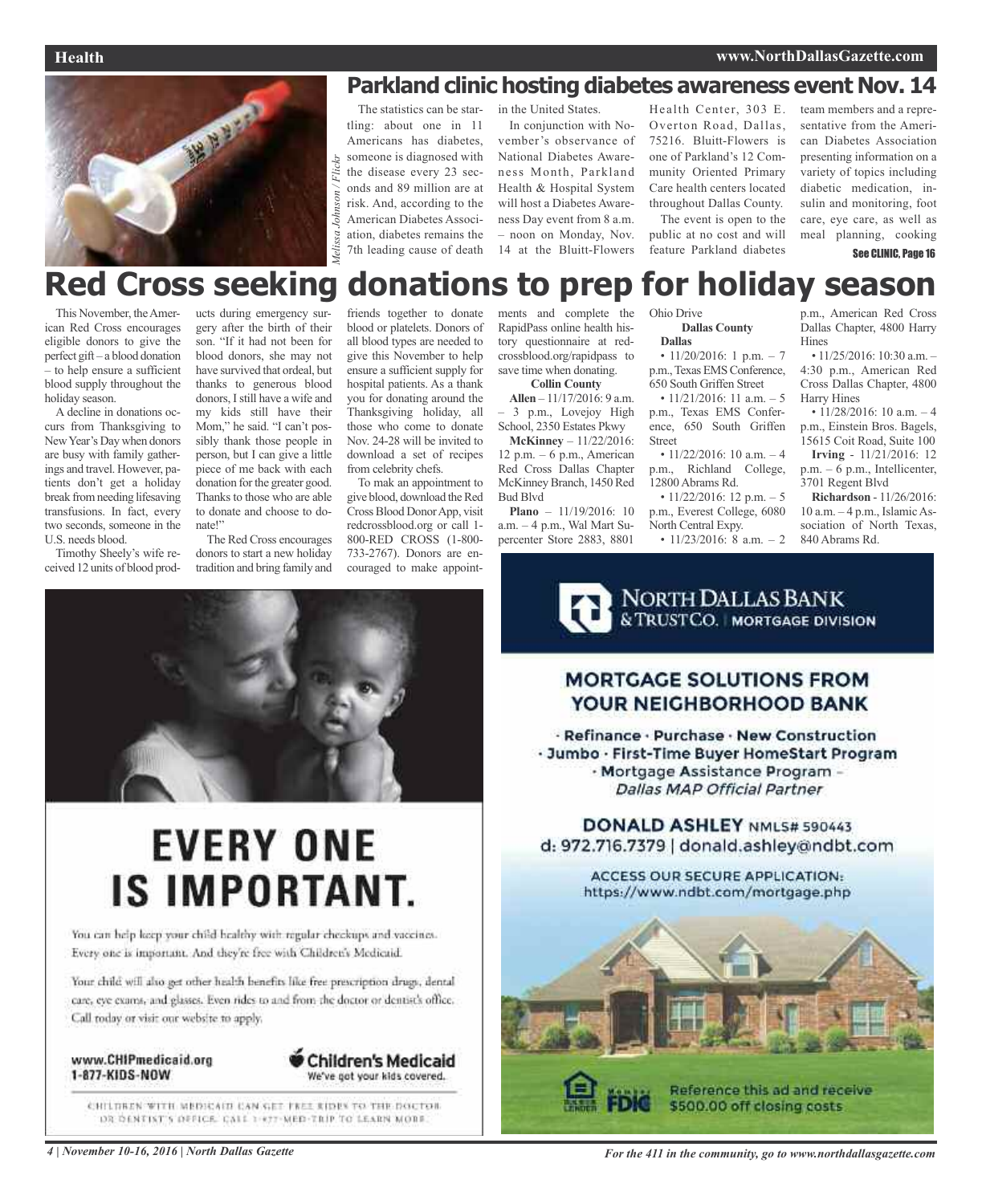## **Lewisville to hold public forums on Fair Housing issues**

The City of Lewisville is conducting an Assessment of Fair Housing and is holding multiple public forums to discuss resident's issues and help formulate future strategies.

These forums are the first

areas and expand access to quality housing.

Forums are scheduled for Tuesday, Nov. 15, 6:30 p.m., Glenmore Savage Community Room, 1197 W. Main Street; and Monday, Dec. 19, 7 p.m., City Council

strives to be a good neighbor in every community it serves," said Calloway's CEO Marce Ward. "We're proud to partner with Lena Pope to honor our commitment to the community and help those in need across Chambers inside City Hall, 151 W. Church Street. Both sessions are free to attend and open to all Lewisville residents.

A public survey of housing issues was posted on cityoflewisville.com/housing began Monday, Nov. 6, soliciting input from residents regarding community issues. It will remain active until Wednesday, Nov. 30. Input gathered from the public survey and the public forums will influence a draft

Assessment of Fair Housing. That document will be featured on the City's website from Friday, Dec. 2, through Monday, Jan. 2. Comments on the document are welcome at the Monday, Dec. 19, public meeting.

## "Calloway's Nursery **Calloway's Nursery donating 10 percent of poinsettia sales to Lena Pope**

This holiday season, Calloway's Nursery will hold its annual poinsettia sale to benefit Lena Pope, a nonprofit organization that provides counseling and education services impacting more than 20,000 people in need each year.

For many years, Calloway's Nursery has part-

nered with Lena Pope on its poinsettia sale to support Lena Pope's mission to create hope, happiness and success for children and families. This partnership allows Calloway's to extend its outreach efforts, making a meaningful impact on the communities in which employees live and work.

Listening to the results

steps in the process of creating the city's Housing and Community Development Five-Year Strategic Plan. The City wants to use local knowledge and decisionmaking to determine the best way to revitalize distressed

## **TRUMP,** continued from Page <sup>1</sup>

from by every living former President of the United States and many leaders of his party. Almost every newspaper endorsed his opponent.

But he won.

He insulted women, anyone who crossed him, nearly ever ethnic group, threatened deportation of thousands and pledged to build a wall to keep the undesirables out.

But he won.

roll in it became very clear the Democrats gravely underestimated the level of fear and anger on the immigration issue. Perhaps Trump's success in the Rust Belt can be contributed in part to residual anger at former President Bill Clinton and the jobs lost as a result of NAFTA. However, the voters appeared more concerned about the potential of more lost jobs due to the Texas." "The poinsettia sale is a influx of immigrants. The Democrats must figure out a way to make sure the citizens of rural America feels

heard. At the end of the day will the United States of America survive his presidency? Of course, we will. While many may disagree with the results, at least it demonstrates that in America, the people have the final word.

*David Wilfong contributed reporting to this story.*

## **STEWART, continued from Page 2**

Stewart holds a master's of business administration from the University of Michigan and a bachelor's degree in economics from Georgetown University. In addition to many national awards, she also has been recognized with honorary degrees from Alabama A&M, Morgan State University, Texas Southern University and Trinity University. Mrs. Stewart is married to Jarvis C. Stewart, the Chairman and Managing Partner of I+R Media LLC, a public affairs and strategic communications firm based in Washington, D.C. The Stewarts have two children, Madeleine and Savannah.

"I am grateful to have the opportunity to lead an organization with such a sto-

ried history as the March of Dimes," said Stewart. "Across polio, birth defects and the prematurity campaign – few organizations have made such a lasting impact on the futures of mothers and babies as the March of Dimes. I feel honored to join this tradition and seek new ways to reach and protect every mother and baby in the future."

'We welcome Stacey as incoming President," said Dr. Howse. "She is a highly regarded and accomplished nonprofit executive who will bring her keen sense of social justice to the March of Dimes and our commitment to health equity and a healthy birth for every baby. While we've made progress in reducing rates of prema-

ture birth, more work is needed. I am confident that her leadership will drive continued improvement in national prematurity rates by expanding our cuttingedge research and broadening the reach of our programs."

Dixon shared this sentiment. "We are very excited to have Stacey lead us into the future. We are equally grateful for the wonderful legacy and iconic leadership of Dr. Howse. Our work to end prematurity under her leadership has been outstanding. It's delightful to see these two working together toward a smooth and orderly transition. Our entire organization, its volunteers, staff, donors and partners should be proud of both our heritage and our future."

great way to make an annual tradition even more meaningful, because each purchase helps Lena Pope build stronger families in our community," said Todd Landry, CEO of Lena Pope. "We appreciate that Calloway's creates this giving

opportunity in support of our education and counseling programs."

Until Nov. 25, Calloway's will take early orders for poinsettias from local businesses, organizations and individuals. For each poinsettia sold, 10 percent will be donated to Lena Pope. Six-inch red poinsettias are \$9.99 each; twenty or more poinsettias must be ordered to receive free wraps and delivery between Dec. 5-16.

To order, call or visit your local Calloway's Nursery.



## On Track to a Brighter Future

Discover new service and two new stations: Camp Wisdom Station and UNT Dallas Station! DART makes every trip affordable and hassle-free.



*November 10-16, 2016 | North Dallas Gazette | 5*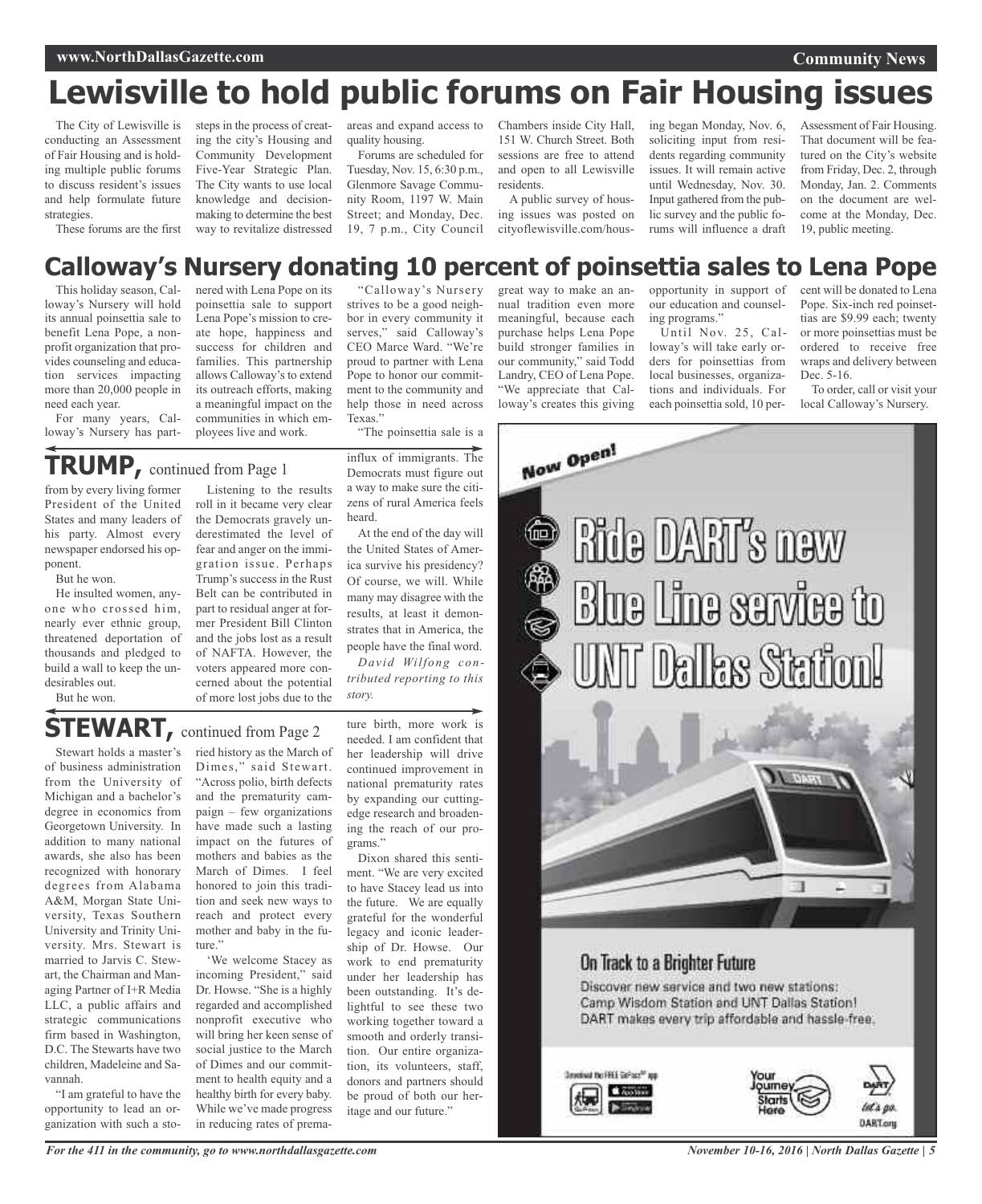## **Discover Dallas ISD Fair to showcase district schools and programs**

*Lawikitejana / Wikimedia*

ejana

Wikimedia

With more than 159,000 students, the Dallas Independent School District is unquestionably the area's pre-K-12 education leader. Still, in today's competitive education market, district officials want to be sure families are aware of the dozens ofschools and academic programs available in Dallas ISD schools.

That's why the district is bringing together representatives of every district school for the first-ever Discover Dallas ISD Fair on Saturday, Dec. 3, at the district's Ellis Davis Field House and STEAM Middle School at D.A. Hulcy.

Whether families have children heading to



*families to view the various programs offered to students on Saturday, Dec. 3 at Ellis Davis Field House and STEAM Middle School at D.A. Hulcy. Photo courtesy: Dallas ISD*

pre-kindergarten or high school, parents should mark their calendars for this opportunity to meet and talk with teachers and school ad-

ministrators eager to explain why their schools are a superior choice for families who want the best education for their students.

Dallas ISD has 228 schools offering academic programs from pre-K, singlegender and magnet schools to collegiate academies, STEM and STEAM schools and neighborhood schools that boast close ties to their surrounding communities. "In north Texas, our schools offer more educational options than are available anywhere in the metroplex, and we have a track record of improving graduation rates and preparing students for college and careers," said Stephanie Elizalde, Dallas ISD chief of School Leadership.

"We want parents to see and experience what our schools are doing to put more

through high school,I wouldn't talk to anyone, and I just kept to myself," Pedraza said. "But I found out in my first job while I was in high school that I had to learn to communicate with others." Slowly, Pedraza has shed some of his shyness. Last summer he had an internship with the media department at Eastfield, where he had the opportunity to work on his

"I had to communicate with the rest of the supervisors.I would do the logos and animations and turn them in, and then I had to describe what they were," Pedraza explained. "I think it has to do with confidence.If you're not confident, then you don't

David Danforth, digital media program director at

design skills.

think you can do it."

students on a track for academic and career success," said Elizalde. "Seeing is believing, and this event is a chance for our district's 228 schools to showcase what they have to offer discerning families looking for a quality education for their children."

The fair will feature school representatives, exhibits and demonstrations of career and technical and STEM programs like robotics and culinary arts. And because Dallas ISD schools excel at exposing students to the fine and performing arts, the fair will feature choir, band and instrumental performances.

To learn more about the Discover Dallas ISD Fair, visit www.dallasisd.org/discoverdallasisd, or call (972) 925-3959.

To ensure adequate parking and to provide families sufficient time to visit booths and collect information, it's suggested that families attend the fair according to the following schedule:

• 9 a.m. to 12:30 p.m. - Families with last namesA-L • 12:30 to 4 p.m. - Families

with last names M-Z

Elementary schools will be showcased at Ellis Davis Field House, 9191 S. Polk St., and secondary schools will exhibit across the street from the field house at Hulcy Middle School, 9339 S. Polk St. Parking and admission to the event are free of charge.

## **DCCCD students learn more than hard skills for the job market** "Since I was a kid and all

Some digital media students at Eastfield College may have thought that just knowing how to use a computer to design graphics would be enough to get a job. However, industry groups in North Texas and around the country say that they are struggling to find employees who have soft skills – those intangible assets, such as communication and critical thinking, which help workers become more productive.

A recent study by professional networking company Linkedin.com found that "soft skills are increasingly crucial" for job-seekers. According to the report, 59 percent of the hiring managers they polled found it "difficult" to find workers with soft skills. In addition, 58 percent said the lack of soft skills has limited "their com-



pany's productivity."

The LinkedIn.com study revealed that some of the most in-demand soft skills are communication, teamwork, punctuality and critical thinking, and teaching those skills has become an essential component in classrooms across Dallas County Community College District cam-

puses.

Alan Pedraza, a digital media student who is finishing his last semester at Eastfield, said he is by nature very quiet. He also knows that to work in the design industry, he must be able to communicate and work as a team member to improve his effectiveness.

**ELECTIONS**, continued from Page 3

ulated. And Mr. Trump's racial rhetoric suggests that the Duke endorsement, if unwelcome, was at least somewhat consistent with that which Mr. Trump has been preaching.

The use of terms like "law and order" or "stop and frisk" ignores the issues the Black Lives Matter Movement hasraised, not the least of which are the police killings of young Black people. And the Black Lives Matter Movement has been routinely been disparaged during this 2016 campaign. The disparagement of the Black Lives Matter Movement really disparages all Black people and reminds us that, despite progress, race still matters. If racism and sexism are

woven into the fabric of our

nation, how do we pull those threads out without ruining the fabric? Or has the fabric already been so fully shredded that we have the opportunity to "start over." Actually, there will be no starting over. Our economic structure and the credo of predatory capitalism depend on the ability of capitalists to extract surplus value from the work of those that are "other." Capitalists maximize profits by minimizing

expenses. Thus enslavement, though an inhumane institution, was also an efficient one for those who were able to use free labor. We've come a long way from enslavement, but the exploitation of workers continues, which is why the "Fight for \$15," which will disproportionately benefit women and people of color, is so important.

This 2016 election has put many of our national Eastfield, said students in his classes have to present and sell their work in front of other students.

"A lot of them are not comfortable doing that. We tell them, as graphic designers, that they have to defend their work," said Danforth. "If they're talking with a client, and the client has an idea but it's not a good idea, they have to find a way to approach the issue. They can't just say, 'No, that idea sucks,' because that client is going to walk away and find someone who thinks his idea is a good one."

Danforth explained that the program instituted softs skills, in addition to the technical aspects of digital media, based on industry needs.

"We have an advisory committee that meets once a year with us, and they tell us

wounds, and much of our fractured history, on display. Is there healing after all of this divisiveness? Washington gridlock isn't likely to stop just, because the election is over. Still, there must be leaders who are willing to talk solutions. When does our nation finally confront race and talk about reparatory justice? When do we, culturally, talk about sexism and the pay gap that remains, despite women's

every time, 'They know the software. They know design. But it's the communication skills they are lacking,'" Danforth said.

"I think it might be generational. Millennials don't talk much to each other. They're used to texting. They're used to emailing each other or 'snapchatting' each other," added Danforth, who also cautioned that it's important for Eastfield's faculty and older students to adapt to millennials' style.

"Atsome point, everybody is going to end up working with people from that younger generation, and you can't just tell them they have to do it this way or that way. What happens if you try to get a job and your boss is a millennial – and that person

#### See SKILLS, Page 12

progress? Or will we continue to limp along, wounds exposed, the fabric so frayed that it can't be stitched back together?

*Julianne Malveaux is an author and economist. Her latest book "Are We Better Off? Race, Obama and Public Policy" is available via www.amazon.com for booking, wholesale inquiries or for more info visit www.juliannemalveaux.com.*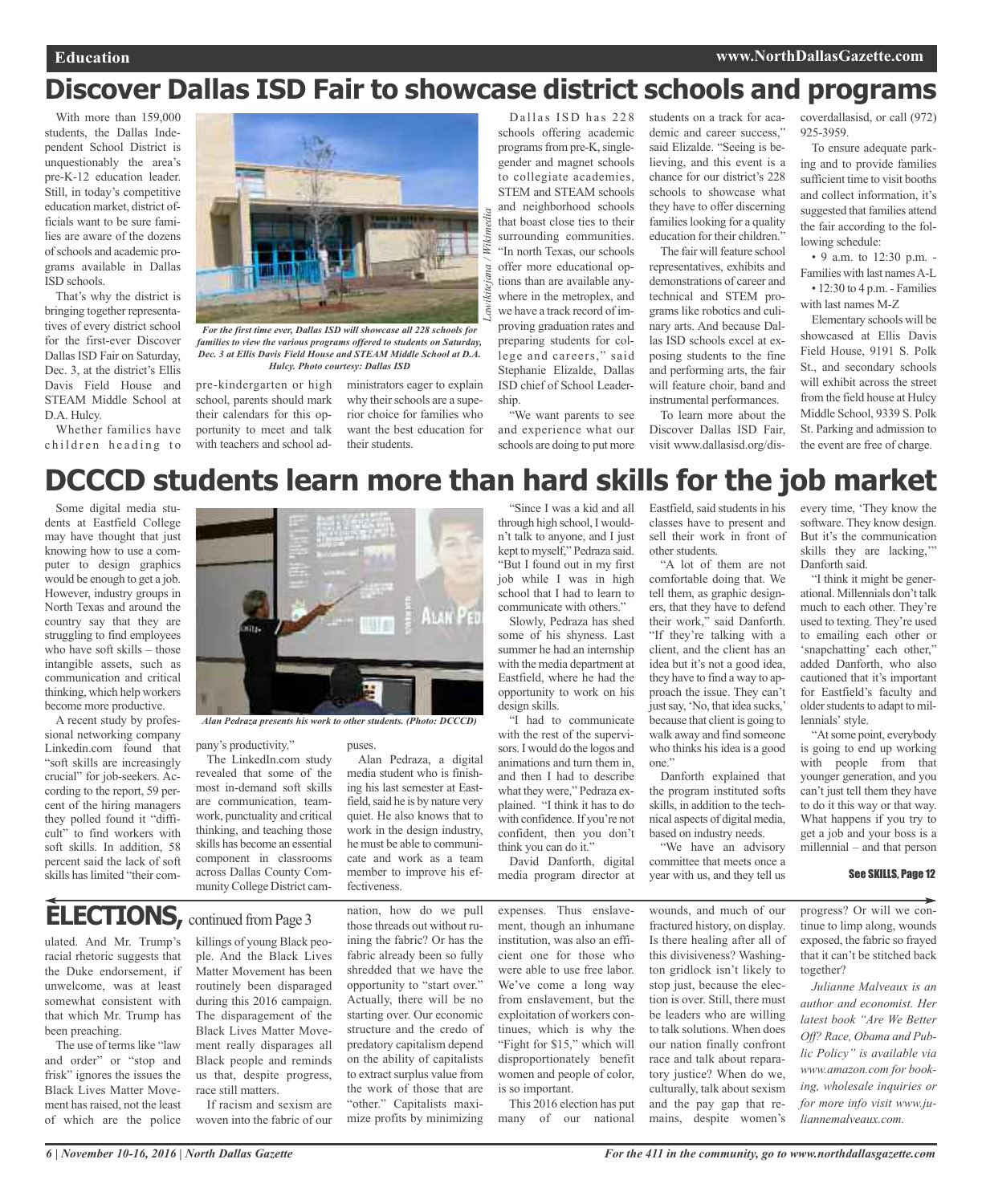## **African Children's Choir slated to play First Christian Church Plano**

The African Children's Choir melts the hearts of audiences with their charming smiles, beautiful voices and lively African songs and dances.

The choir will perform locally on Sunday, Dec. 11 at 6:30 p.m. at the First Christian Church Plano (813 E. 15th St.).

The program features well-loved children's songs, traditional Spirituals and



Gospel favorites. Concerts are free and open to all. A free-will offering is taken at the performance to support African Children's Choir

programs, such as education, care and relief and development programs.

Music for Life (The parent organization for The

African Children's Choir) works in seven African countries such as, Uganda, Kenya, Rwanda, Sudan, Nigeria, Ghana and South Africa. MFL has educated over 52,000 children and impacted the lives of over 100,000 people through its relief and development programs during its history. MFL purpose is to help create new leadership for tomorrow's Africa, by focusing on education. The African Children's Choir has had the privilege to perform before presidents, heads of state and most recently the Queen of England, Queen Elizabeth II, for her diamond jubilee. The Choir has also had the honor of singing alongside artists such as Paul McCartney, Annie Lennox, Keith Urban, Mariah Carey, Michael W. Smith, and

other inspirational performers!

Promotional support of this community concert is greatly appreciated.

The African Children's Choir is a nonprofit humanitarian and relief organization dedicated to helping Africa's most vulnerable children today so they can help Africa tomorrow.

No tickets, donations welcome.

## **18th Annual Christmas in the Park happens on Saturday, Dec. 17**

On Saturday, December 17th thousands of southern Dallas families will gather at the Fair Park Automobile Building for the 18thAnnual Christmas in the Park. A record 44,336 people were served in 2015 with basic necessities like clothes and food while others found toys, bikes and more to help make a child's Christmas wish come true. Joining S.

M. Wright II, co-founder, President and CEO of the S. M. Wright Foundation will be his mother, co-founder Debra D. Wright and his brother, co-founder The Reverend Calvin Wright, along with many of Dallas' business and community leaders.

One of the highlights is Coats for Kids, which is a program created by Maddy

McGuire, a Highland Park High School (HPHS) student. She has been participating with her parents, Natalie and Mike, along with her sister Sophie in Christmas in the Park since she was three years old, making this her 14th year to volunteer. She also founded the S. M. Wright Club at HPHS and along with approximately 50 volunteers, seek

donations of new warm coats all year long to give hope and happiness to kids in desperate need. In 2015 3,000 new coats were gifted at Christmas in the Park. The club also presented a check to S. M. Wright II in the amount of \$19,240 raised from donations to benefit the foundation. Funds raised by the club purchase new Coats

See PARK, Page 8





## Earn up to 1.00% APY

Unlimited Free ATMs Anywhere<sup>3</sup>

Cash Back Rewards<sup>4</sup>

LEGACYTEXAS.

Open Maximum Checking today at LegacyTexas.com/Maximum or at your nearest LegacyTexas location.

(1) \$100 minimum opening deposit required. To maintain Maximum Checking, you must receive a monthly direct deposit OR me Bill Pay to make at least ONE monthly bill payment that posts before morth and. If requirements are not mot, account may be converted to Free Checking. One account per primary owner, Texas residents only. (2) AFI' = Annual Percentage VleM. Rate quand as of November 1, 2016. Bates subject to change. To earn highest APE you must receive monthly bank statements and notices electromically through Online Banking AND use your Mazimum Chosting debit isrul at bast 15 rimed per month for porchased dat POST hefore month and, If requirements are not, account pays 1,00% APY on \$0 - \$25,000 and 0,25% APY on all deposits over \$25,000. If requirements are NOT met, rate is 6,01% APY. (3) LegacyTexas will not charge an ATM for and will refund fees charged by ATM owners. Foreign ATM fees and refunds will appear reparately on your tratement. International conversion foca excluded. (4) Available offers and merchants may vary. Certain restrictions apply. www.FDIC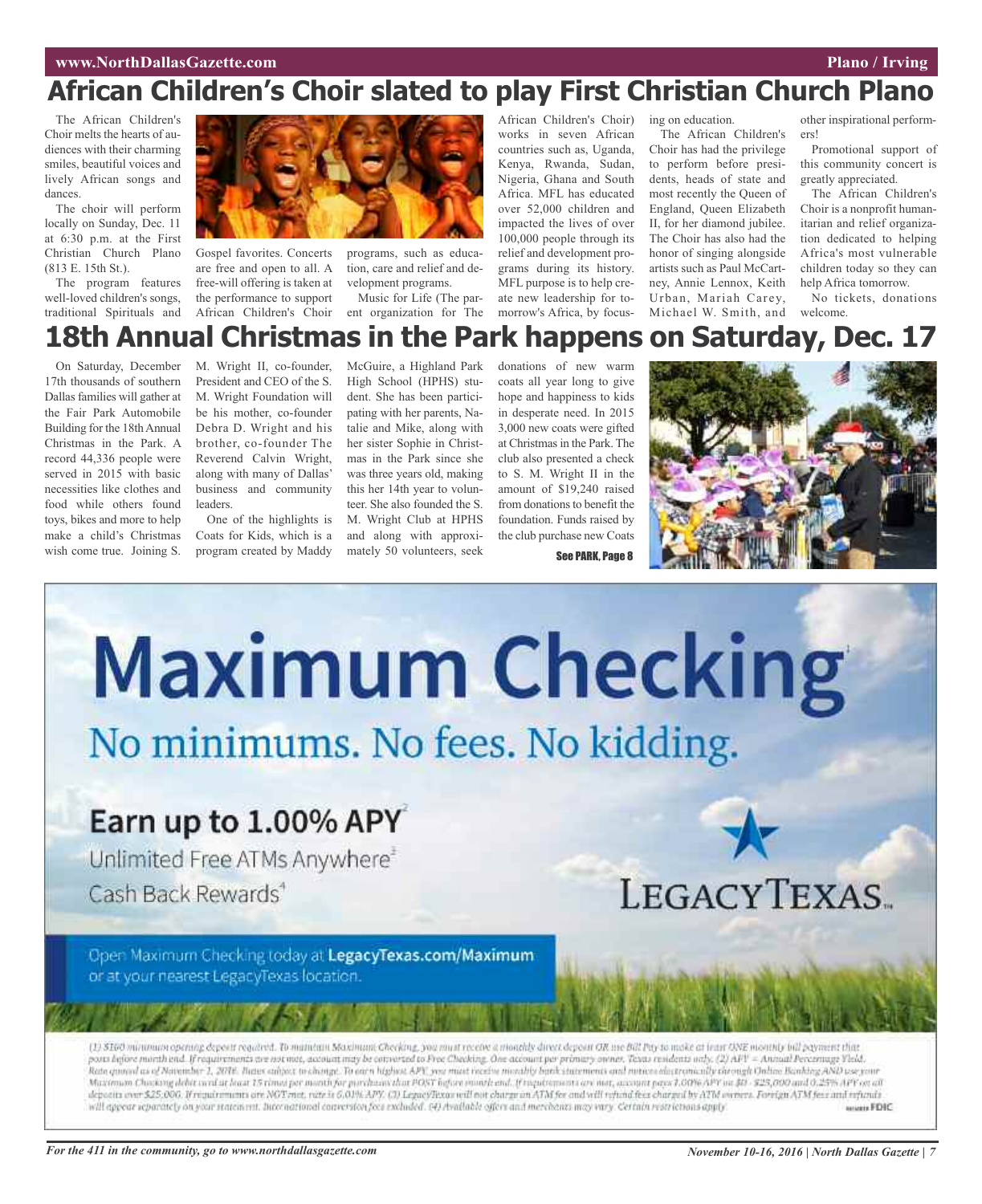## **Community Briefs**

#### **PLANO Student art on display at Collin College gallery**

Enjoy artwork from some of Collin College's best student artists as THE ARTS gallery presents The Student Expo, Nov. 7-Dec. 14.

The exhibition will include student artwork in a variety of diverse media, including art metals/jewelry, ceramics, communication design, digital arts, drawing, figure drawing, painting, 2-D design, 3-D design, paper making/bookbinding, photography, printmaking, sculpture and watercolor. A special reception for the show is planned in the gallery from 4:30-6:30 p.m., on Wednesday, Dec. 14.

THE ARTS gallery is located in Room A175 of Collin College's Spring Creek Campus, 2800 E. Spring Creek Parkway in Plano. Regular gallery hours are: 9 a.m.-7 p.m., Monday-Thursday; 9 a.m-3 p.m., Fri-



day-Saturday.

## **SACHSE City kicks off winter**

**averaging for utilities** The process the City of Sachse uses to determine wastewater charges for individual accounts, called winter averaging, has begun and will continue until March of next year.

To calculate the charges for sewer service, water utilities, including Sachse's Water Department, take an average of the amount of water used during the winter months, and uses that average as the basis for wastewater charges for the year. The month with

the highest total and the one with the lowest total are not factored into the average.

The reason this is done during the wintertime is because utilities assume that the vast majority of water used during the winter is used primarily inside the home and discharged into the sewer lines. The assumption is that most homes and businesses severely curtail or eliminate their outdoor irrigation during the winter.

The five-month averaging, concluding next March, will determine the wastewater charges for April 2017 through March 2018.

## **Step Up in Dallas receives support from coach**

Recently Coach, Inc., a leading New York design house of modern luxury accessories and lifestyle collections, orchestrated a special event to celebrate their continued support of Step Up, a non-profit organization that inspires girls to achieve their dreams. The occasion, held at Coach NorthPark Center and hosted by blogger, Tanya Foster, also toasted the opening of the latest chapter of, Step Up in Dallas, made possible through the backing of the Coach Foundation.

Throughout the special evening, attendees shopped the latest collections and learned more about Step Up from CEO, Jenni Luke. A portion of



*Executive Director of Coach Foundation Margaret Coady, Tanya Foster, Step Up Managing Director Cordelia Tullous, and Step Up CEO Jenni Luke. (Photo: Amber Knowles)*

the proceeds directly benefitted the local Step Up chapter.

Due to the Coach's direct support, it was noted during the event that Step Up in Dallas was able to complete the first module of programming focused on goal setting and encour-

Christmas in the Park has the community.

the city the first regional extension in ten years. self-sufficiency and to restore stability to families and

age more than 150 girls to enroll in their mentorship curriculum. Coach embraces Step Up's mission to empower girls to accomplish their goals and was pleased to support the Dallas opening, making

for Kids through Burlington PARK, continued from Page 7

Coat Factory's community program and HPHS awards service hours for students.Ray Washburne, President and Managing Director, Highland Park Village and co-founder of MCrowd Restaurant Group, and his wife, Heather, Honorary Chairs, will be joined

by Nita and Cullum Clark, Chairman of the Board at the S.M. Wright Foundation and their children, co-chairs and the host committee. 2016cochairs are Allie Beth and Pierce Allman, Gina and Ken Betts, Julie and Darren Blanton, Deni and Kevin Bryant, Doug Deason, Ola and Randall Fojtasek, Heather and Todd Furniss, Suzanne Bock Grishman and Michael Grishman, Brooke and Jeff Jackson, Natalie and Mike McGuire, Lisa and Jeff Rachor, Michael Watson, Carrie and John Willding.

All supporters and their families have long-time traditions of volunteering to disburse toys, food, other ne-

(science, technology, engineering and math) educa-

The Frontiers of Flight Museum is conveniently located just north of downtown on Lemmon Avenue at

cessities and help with managing the event. Over 1,800 volunteers will join to share the holiday season with their families.Run by the S.M. Wright Foundation, a 501c3 nonprofit organization providing support and stability to inner-city underprivileged children and less fortunate families in the South Dallas/Fair Park community,

grown from serving less than 200 underprivileged kids in 1998 to over 44,000 residents. The foundation also provides hunger relief, educational support, health, social service assistance and economic empowerment. The foundation's goals are to move these families from a position of dependency to

For more information on Christmas in the Park and the S. M. Wright Foundation and how you, your corporation and business can become involved, visit the

website at www.christmasat-

fairpark.com.

## **Legendary Apollo astronauts visit middle school female students at Frontiers of Flight Museum**

Capt. Fred Haise (Apollo XIII), and Col. Walt Cunningham (Apollo VII), recently visited with 7th-8th grade students from the allgirl schools, Irma Lerma Rangel Young Women's Leadership School of Dallas and Young Women's Leadership Academy at Bill Arnold of Grand Prairie. The students are part of the Frontiers of Flight Museum's Young Women's STEM Leadership Initiative Visit: http://www.flightmuseum.co m/initiatives-partnerships/.

The initiative is a collaboration between Dallas ISD's Irma Rangel Young



*Astronauts Fred Haise and Walt Cunningham entertain questions about space exploration at the Frontiers of Flight Museum.*

tion.

Women's Leadership School and Grand Prairie ISD's Young Women's Leadership Academy. Both are public all-girl's schools in the D/FW area which emphasize leadership, as well as STEM

the southeast side of Dallas Love Field Airport, north of Mockingbird Lane. Housed in a modern 100,000 square-foot facility, the Museum provides a focal point to explore the history and progress of aviation, as mankind continues to pursue going higher, faster and farther. Hours of operation: Monday – Saturday: 10 a.m. to 5 p.m.; and Sunday: 1 p.m. to 5 p.m. Admission: Adults \$10; Seniors (65+) \$8; Youths/Students (3-17) \$7 and children under 3 are free. For more information, visit http://www.flightmuseum.com/.

## **North Dallas Gazette** The most popular source for entertainment events!

North Dallas Guzette is the fastest-growing destination. for DFW events, with more than 45.000 monthly enline readership, 10,000 weekly newspaper circulation, and 10.000 weekly sewsetter readership! Partner with North Dailas Gazette, and let us get the word out about your upcoming event!

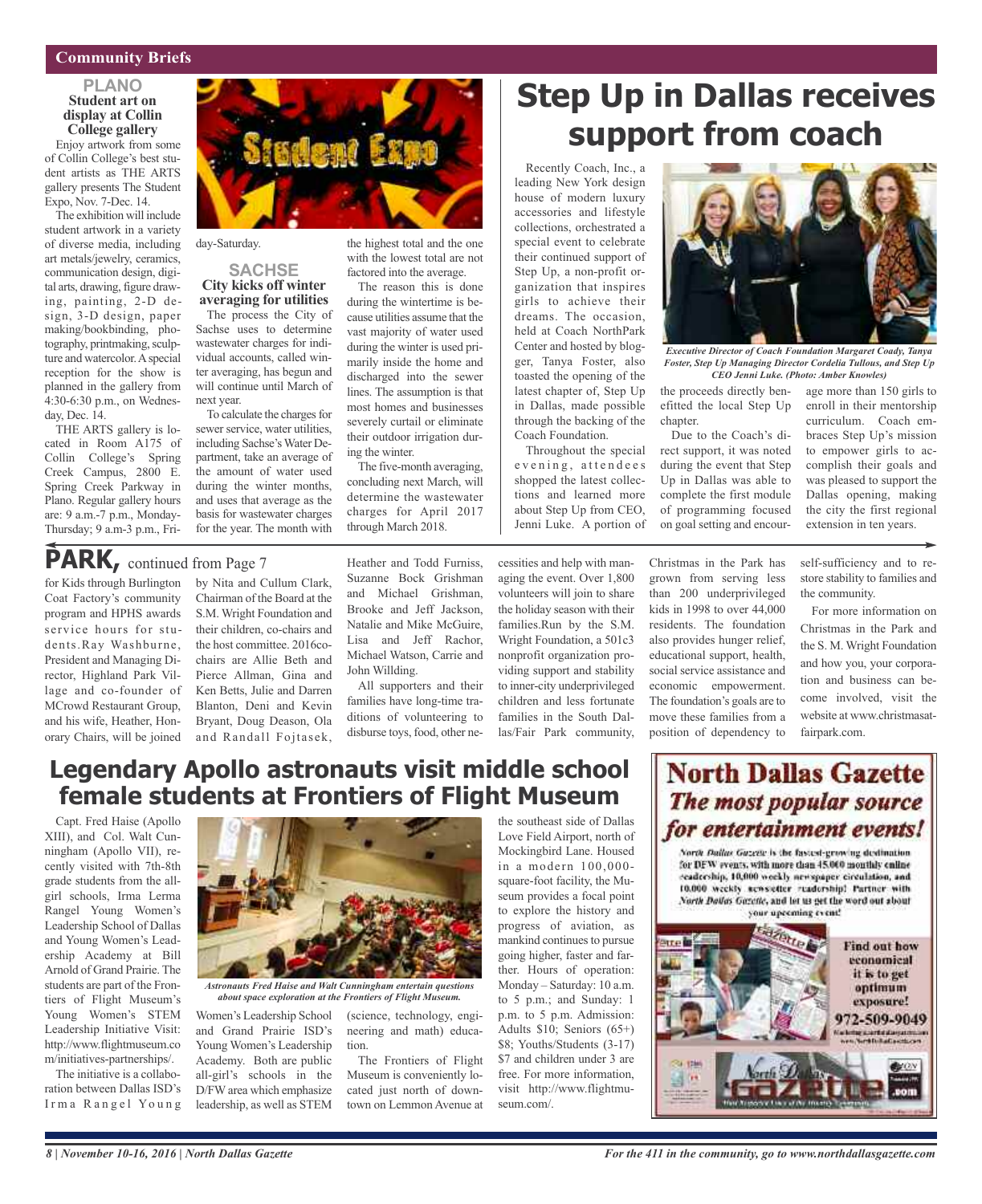## **Almost Christmas is a splendid new holiday treat**

By Ruth Ferguson *NDG* Editor

Almost Christmas is a holiday treat your family will want to enjoy again and again. It hits all the right notes with a good blend of laughter and heart-warming family story. At times the audience was laughing so loud at the antics of Mo'Nique, you could not hear the movie, it was just that good.

Walter (Danny Glover) is adjusting to life without his queen following the death of his beloved wife. Now he is facing the prospect of his first family Christmas without her, which with four very independent grown children is a quite an undertaking, throw in spouses and grandkids and the house is burst-



ing at the seams. Now you know everyone, of course, does not play well together. **Sibling Rivalry**

First, the two sisters, Rachel (Gabrielle Union) and Cheryl (Kimberly Elise), are virtually sworn enemies, and they have a take no prisoners approach to their battles. Add to the mix a husband with a wandering eye (J.B. Smoove) and the sisterly relationship is on a collision course for disaster.

Then the two sons, while they can get along together ok are so far apart in age and mindset, don't have a lot in common. Christian (Romany Malco) is running for Congress and certainly won't let a little thing like Christmas get in the way of schmoozing with potential donors. Evan (Jessie T. Usher), the accident baby that many of us have in our families, is a rising college football star, but is missing mama leading him to make some bad decisions?

The grandchildren are too much. The two older kids are nerdy, but hilarious without being smart aleck. Rachel's daughter Niya (Nadej Kyla Bailey) is rather wise for her age. Cameron (lkoya Brunson) may love books more than sports, but he has a good heart, although perhaps a weak stomach. Like all kids today these two are attached to their tech toys and are not above spying on the grownups via a hidden cell phone.

But you cannot have a Christmas story without a sweet little angel face little girl that steals every scene she is in. For Almost Christmas, the perfect fit for youngest grandchild Dee is Marley Taylor. **Scene stealers**

J.B. Smoove as Cheryl's husband and was a standout in the otherwise disappointing Barbershop 3 earlier this year. His skill as a standup comic is on display. Omar Epps in a role that will remind you of the character he played in Love and Basketball is quite the leading man once again.

But the one who brings every single scene she is in – whether on screen or not – is Mo'Nique. As Walter's sister-in-law, Aunt May to the

**Follow Us On** 

family, she tries to help fill her sister's shoes in keeping the family together. But it is pretty clear the two sisters were very different women. Unlike her angelic sister who devoted her life to family, church, and the homeless shelter. May traveled the world as a back-up singer and she never fails to reference every tour. She cannot cook anything someone would want to eat, and her language is better suited for a bar than a church. Bottomline she is hilarious.

Often movies of this type suffer because they try too hard.Almost Christmas does not suffer that fate. It is a movie you will enjoy this holiday season, and look forward to watching again and again.

## **Deals being served up for Veterans Day**

Several local restaurants are offering free food to veterans on Nov. 11 as a thank you for their service to the country. OK let's be real, it is a marketing tool too, but are you really going to turn down a free cannoli? Here are a few announced freebies so far:

**Carlo's Bakery** will be offering 1 free cannoli to service men and women who show valid identification. - Only valid for in-store purchases on Nov. 11. Veterans and active-duty military must present valid military ID or proof of service at the register to receive the offer. Limit one per person. Valid for both plain and chocolate cannolis. Cannot be combine with other promotions. While supplies last.

**Abacus and Jasper's** restaurants are proud to announce a new initiative in support of our nation's veterans on Veterans Day, November 11th, 2016. Every veteran who dines in one of the restaurants will receive a complimentary entrée with a valid military ID.

"Our military heroes deserve our support and admiration, and with this ac-

knowledgement, we say thank you to all the men and women for your service and sacrifice." said William Hyde.

*Do you have an upcoming event? Contact NDG Entertainment at marketing@northdallasgazette.com*

Restaurants participating in this initiative are Abacus in Dallas, as well as Jasper's locations in Plano and Richardson.





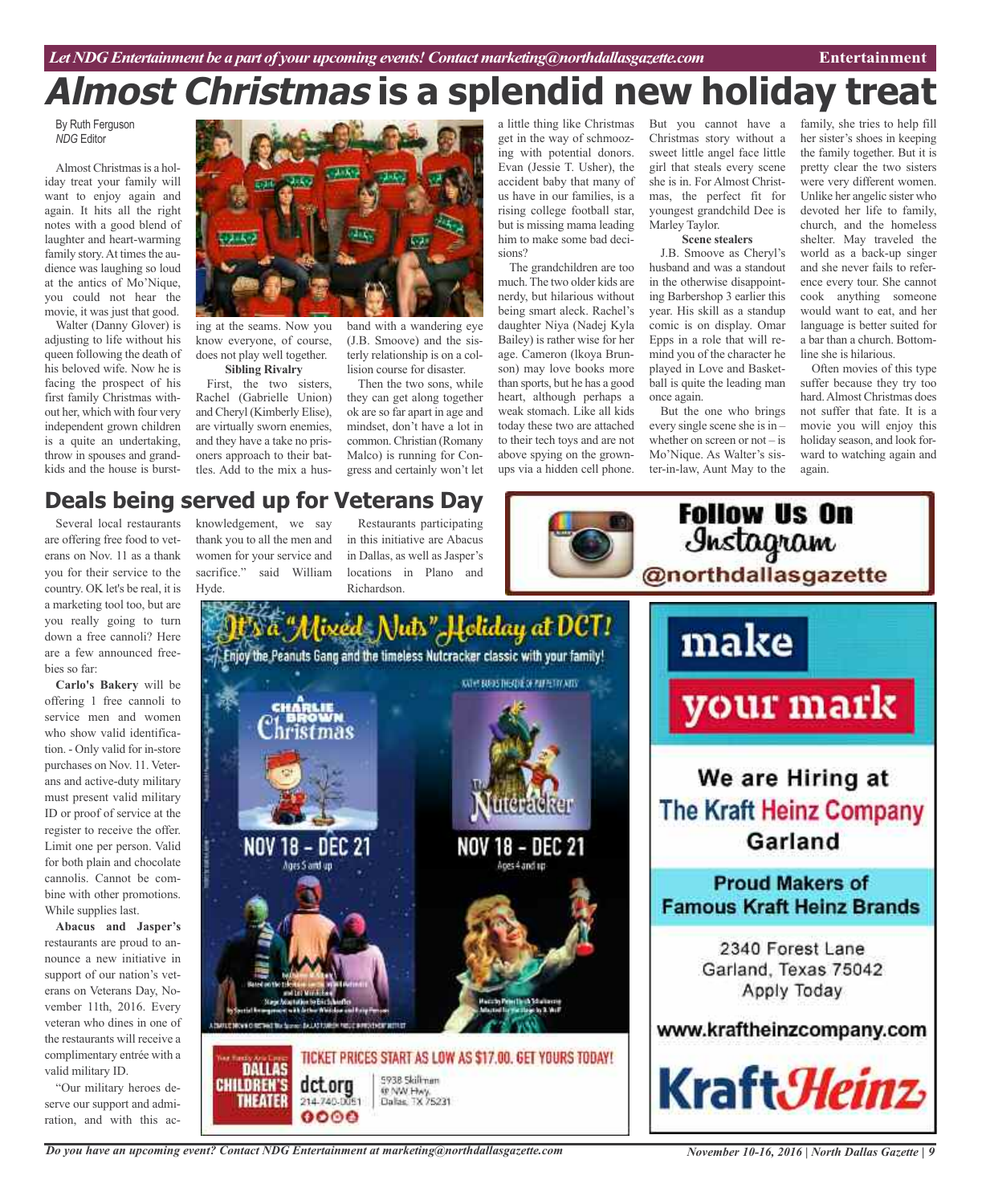**Car Review Entertainment Too!** *Let NDG Entertainment be a part of your upcoming events!Contactmarketing@northdallasgazette.com*

## **Christmas Is "Claus" For Celebration At Gaylord Texan Resort**

It's beginning to look a lot like Christmas at Gaylord Texan Resort, where the doors to a winter wonderland are preparing to open for the 13th annual Lone Star Christmas event – taking place this holiday season from Nov. 10, 2016 – Jan. 1, 2017. Visitors of all ages will be delighted by a variety of festive holiday activities, live entertainment, and

grand holiday displays to celebrate the most wonderful time of the year.

Afew of the special activities of the season includes the annual Ice display and this year they are stepping it up a notch with more than 2 million pounds of ice carved by 40 master ice artisans from Harbin, China. They have created what promises to be magical holiday

scenes, an "On the Blocks" ice bar (21 & up), and five ice slides – all taking visitors through a brand new theme, the classic television special Santa Claus Is Comin'To Town.

Visitors will feel as though they have been transported to the North Pole as they walk through the 14,000-square-foot attraction kept at a wintry 9

degrees. To keep guests warm, the resort will provide free parkas for both children and adults – but everyone should still come dressed for the delightfully chilly experience.

Of course, there will be photos with Santa availble but for more info on all of the events planned visit www.christmasatgaylordtexan.com.



## **Former First Lady of two African nations, Graça Machel launches new women's network**

By Stacy M. Brown NNPA Contributor

In an effort to transform the narrative and negative perceptions of African women and children, Graça Machel, the former first lady of two African nations, recently established a first of its kind Pan African Women in Media Network (WIMN).

The network of women journalists will work in conjunction with the Graça Machel Trust.

"The Graça Machel Trust's Women Rights program is based on our aim to multiply the faces and amplify the voices of women, especially in areas where they are underrepresented," said Machel, who's also the founder of the Foundation for Community Development in Mozambique. "Through our women's networks in agribusiness, finance and 'Women Creating Wealth,' we foster links and build a critical mass of highly-qualified and active women across sectors and professions who can work collectively to influence, shape and drive the socioeconomic policies to ensure that they achieve economic prosperity and social change."

The Graça Machel Trust works across the African



*the voices of women's movements, influence governance and promote women's leadership and contributions in the economic, social, and political development of Africa. (Graça Michel)*

continent to amplify women's movements, influence governance, and advocate for the protection of children's rights and dignity.

The Trust consolidates the work of Machel and seeks to build on her legacy by inspiring the younger generation to take up new challenges and create societies that value and care about social justice.

Machel noted that the primary mission is to amplify the voices of women's movements, influence governance and promote women's leadership and contributions in the economic, social, and political development of Africa.

The Trust also advocates for the protection of children's rights and dignity.

Recognizing the crucial role that media plays in

shaping societal attitudes, Machel said it's important that women are at the center of transformation within the media landscape.

The new network has also gained the support of the National Newspaper Publishers Association (NNPA), the Black Press that's comprised of approximately 208 African-American owned newspapers across the United States.

"The National Newspaper Publishers Association supports and salutes the Graça Machel Trust that effectively empowers African women. When African women are empowered, it results in advancing all African people throughout the world," said Dr. Benjamin Chavis, the president and CEO of the NNPA.

"The Diamond Empowerment Fund, co-founded by Russell Simmons, me and others also recognizes the extraordinary global leadership of Graca Machel and the Graca Machel Trust. I vividly remember meeting Graça Machel at her home in Maputo, Mozambique along with her husband South Africa President Nelson Mandela and my colleague Russell Simmons in 2006."

Chavis continued: "We discussed the ongoing struggle and movement to transform Africa for progress and the liberation of all who stand for freedom and equality."

Prior to her marriage to Mandela, Machel was the wife of Mozambique President Samora Machel. She also served for more than a decade as that country's minister of education and culture.

Machel said that WIMN will drive coordinated messaging and build awareness on issues related to health, education, and women's economic empowerment, which will have a positive effect on women and children.

"Given the influential role that media plays in shaping societal attitudes, the network seeks to change the present narrative of women that presents them as powerless victims and ignores the many positive stories and successes," Machel added. "When economically empowered, women take control of their lives, set their own agendas, provide solutions to their problems and challenges, and develop self-reliance."

Machal added: "To build a strong and equitable future for all Africans, we acknowledge the fundamental contribution of women and ensure that we create a supportive and enabling environment where they are able to fully participate and benefit."

The network will also create an inter-generational platform to allow young talented female journalists to participate and work alongside the continent's more seasoned veterans. WIMN will comprise an initial group of about 30 to 40 women journalists, bloggers and influencers, officials said in a statement.

"Women and children's issues have tended to make headlines more as victims that are helpless, abused and exploited yet women and children have, over time, been capable of so much more, having overcome many obstacles and excelled in many sectors of the economy and society," said WIMN board co-chair

Susan Makore. "The amazing stories need to find more expression in our media. Therefore, I hope to do my part in ensuring that key stories that highlight and celebrate the various facets of children and women's activities across all sectors are given prominence in the media by working with my colleagues that run media houses, especially in Zimbabwe where I hail from."

Bronwyn Nielsen, the cochair of the WIMN advisory board, said that Africa's youth and female dividends are at the core of the continent's future and, with the right support.

"It is a fact the women and children who can positively impact the future from an economic growth and development perspective," said Nielsen. "I look forward to working with my fellow board members and all the members of this privileged network to jointly leverage our circles of influence under the esteemed guidance of Mrs. Machel to drive this agenda deep across the continent with both speed and passion."

*Nielsen continued: "Together we can create a new narrative when it comes to Africa's women and children."*



*NDG Entertainment Ticket Giveaway!!! Follow North Dallas Gazette on Facebook, Twitter and Instagram to keep up on all the latest!!!*

*10 | November 10-16, 2016 | North Dallas Gazette*

*Do you have an upcoming event? Contact NDG Entertainment at marketing@northdallasgazette.com*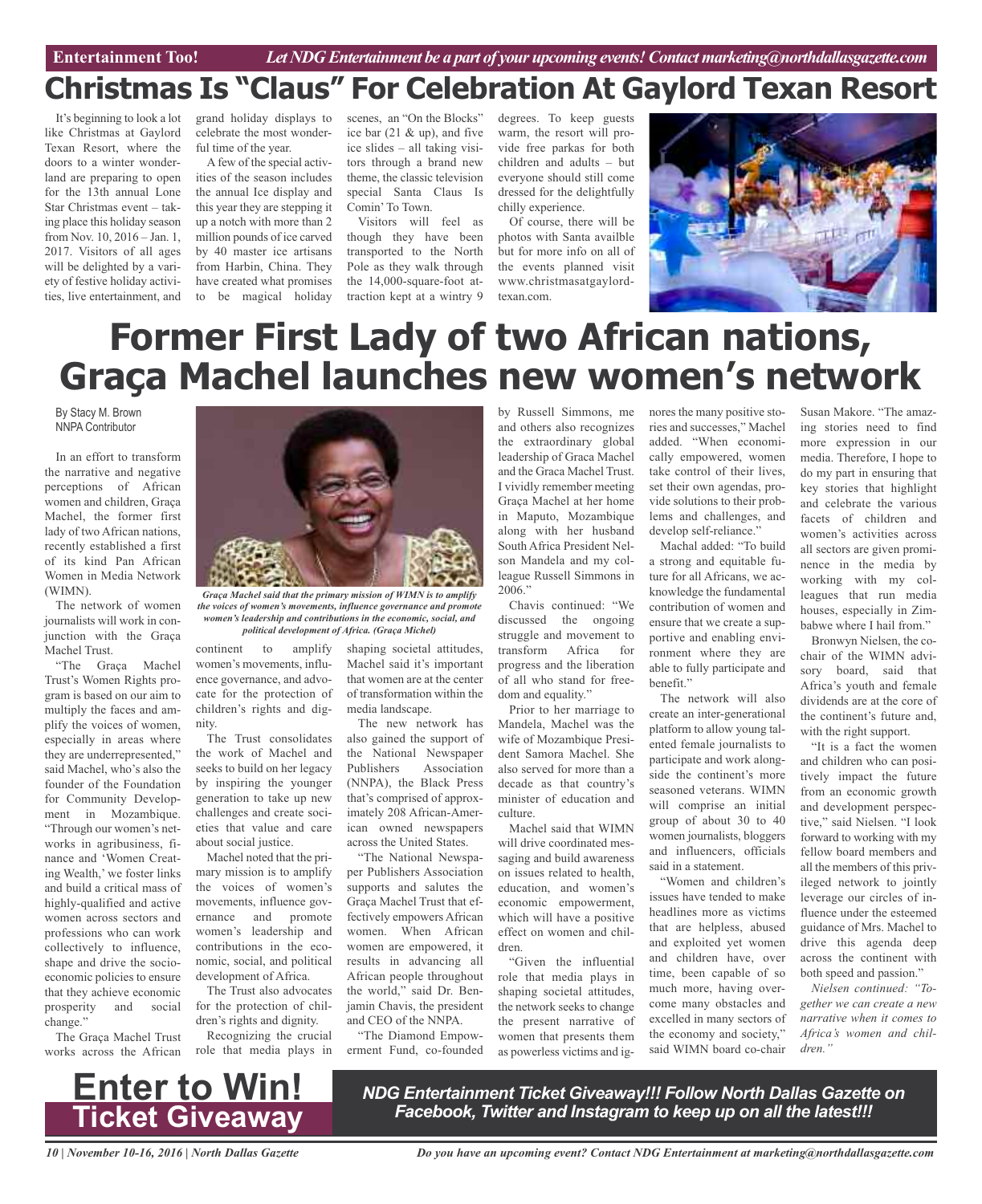## **New York AG, CFPB join forces to fight illegal national debt collection scheme**

By Charlene Crowell NNPA Columnist

A new federal lawsuit alleges that since at least 2009, two major players in the debt collection industry have illegally operated, harassed, threatened and deceived millions of consumers across the country – often for debts that were either inflated or not even owed. The scheme based in Buffalo, New York, also netted tens of millions of dollars in revenue each year.

The case seeks to shut down the illegal scheme, secure compensation for victims and assess civil penalties against the companies and its partners.

On November 2, New York's Attorney General Eric Schneiderman and Richard Cordray, Director of the Consumer Financial Protection Bureau, filed charges against the scheme's two principals, Douglas MacKinnon and Mark Gray.

"[W]e are taking action against the ringleaders of this operation," noted Director Cordray, "so they can no longer prey upon vulnerable consumers."

"Living with debt is difficult enough, without the added stress of being harassed and threatened by debt collectors," Attorney General Schneiderman said. "These collection shops inflated debts, threatened victims and deceived them out of millions. This suit sends the message that debt collectors that employ abusive tactics will be held accountable<sup>'</sup>

In recent years, debt collection abuses have emerged as a growing consumer finance issue for communities of color. Both research and investigative news have found that consumers of color, along with low and middle-income communities are frequently

targets of collection law-debt collection and others. suits that today represent a still-growing \$13 billion industry.

According to the lawsuit, MacKinnon and Gray operate a network of at least 60 fly-by-night collection shops to collect on large debt portfolios purchased by three interrelated firms: Northern Resolution Group, Enhanced Acquisitions and Delray Capital, all based in Buffalo, New York. MacKinnon and Gray created, operated and oversaw the illegal operation.

Among the actions cited as illegal violations included:

• Falsely threatening legal action;

• Impersonating law enforcement officials, government agencies and court officers; and

• Inflating consumer debts and misrepresentations of amounts consumers owed.

These kinds of actions violate both the Fair Debt Collection Practices Act and the Dodd-Frank Wall Street Reform and Consumer Protection Act.

Enacted in 1978, the Fair Debt Collection Practices Act protects consumers from abusive or deceptive fraud in debt collection practices. It applies only to the collection of debt incurred by a consumer primarily for personal, family, or household purposes. Two of its most important provisions are that a debt collector cannot phone a consumer's residence before 8 a.m. or after 9 p.m.; nor attempt to contact a consumer at their place of employment.

Similarly, the Dodd-Frank Wall Street Reform and Consumer Protection Act specifically bans unfair and deceptive acts or practices in the consumer financial marketplace in a variety of lending areas that include mortgages, student loans,

Last year, CFPB returned \$360 million to consumers wronged by unlawful debt collection practices and collected over \$79 million in fines. In addition, the Federal Trade Commission separately received approximately 900,000 consumer complaints on debt collection.

In recent comments to the CFPB, the Center for Responsible Lending advised, "CRL strongly supports the concept that a debt collector must possess a reasonable basis for making a claim that an individual owes a debt ... The burden rightfully should be on debt collectors to establish that they have the legal right to collect the debts and are collecting from the right people, for the right amount of money."

For Lisa Stifler, CRL's deputy director of state policy, the joint action taken by New York's Attorney General and CFPB is representative of what should happen more often to better protect all consumers.

"Consumers need the protection of both state officials and CFPB to rid the marketplace of bad actors and illegal debt collection practices. It's an encouraging sign that one of our most populous states is working in concert with CFPB to end financial abuse. It's an example worth emulating by other states."

*Charlene Crowell is the communications deputy director with the Center for Responsible Lending. She can be reached at Charlene.crowell@responsiblelending.org.*



## **We buy 1998-2006 Models**

- *• Must be in good running condition*
- *• Title must be free from liens*

*• Easy steps to follow, hassle free selling processing. No ad posting, no games with dealership sales.*

*• Quick transaction, you get your*

*cash fast. We pay you on the spot.*

**Call today for appointment at your location 1-972-432-5219 Leave message if no answer, someone will get back to you.**

## **The mobile emergency room**

As older folks grow older conditions may arise that require critical medical attention and, in many cases, getting to an emergency room may be too difficult to manage, according to the Association of MatureAmerican Citizens.

So a number of hospitals across the country have devised mobile emergency rooms-fully equipped SUV's manned by specially trained paramedics who can deal with a variety of emergencies in a patient's own home.



**No Matter How Small** 

Fax Information To: 972-509-9058 Call: 972-432-5219 (Leave Message)

**Email** inquiries1909@gmail.com



A TICKETSURANCE MEMBERSH P PLAN SUBSIDIZES THE COST OF FEES AND FINES RESULTING FROM AN ACCIDENTAL INFRACTION OF YOUR LOCAL OR STATE LAW

A TICKETSURANCE **PLAN CAN PROTECT** YOUR BUDGET FROM UNEXPECTED, **COVERED SITUATIONS** LIKE:



miscanno O gittebalane Dinebaltominenen O kilopomiaarraa mik invisioneeringi tehsitrat venomet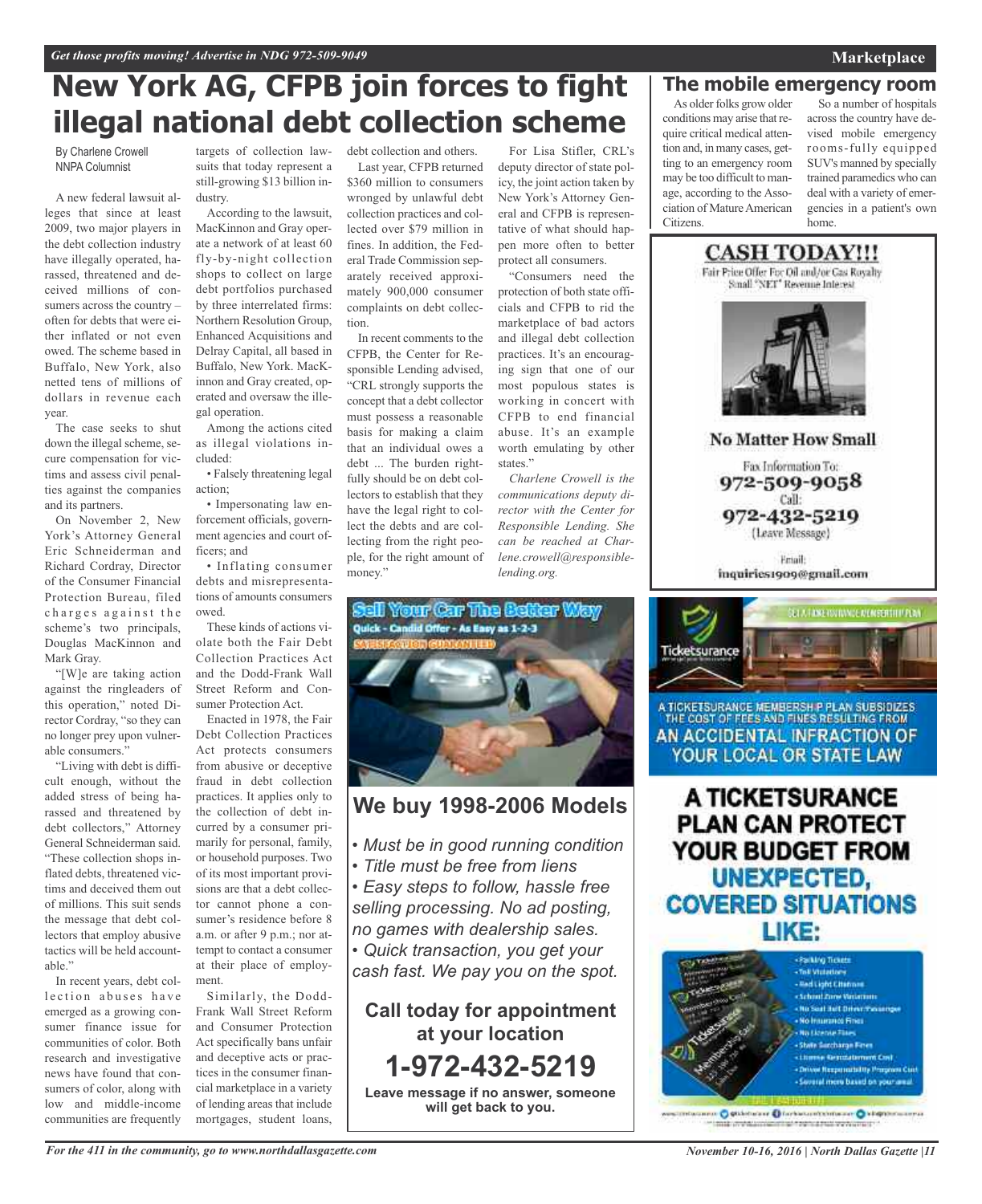**Marketplace** *College Educated Readers read the NDG. Contact Marketing at 972-509-9049 for Career Opportunity Advertising*

## **How a little work could lead to over \$1,000 in savings**

By Nathaniel Sillin

How long would it take you to earn an extra \$1,000? Contrary to what spam and internet ads tell us, after taking taxes and deductions into account, it's not an easy task. But you might be able to



#### necessary recurring expenses.

You can use the savings to build up an emergency fund or invest them for important long-term goals, such as travel or retirement. Additionally, a savings safety cushion can help keep an unexpected setback from ballooning into a financial crisis, such as a broken down car or the loss of a job leading to debt.

First, identify savings opportunities. You may want to start by connecting your bank and credit card accounts to budgeting software, or uploading previous months'statements and categorize purchases. You'll get a quick snapshot of your finances, which can help you identify savings opportunities and get a sense of how much money is on the line.

Those types of things are

**Cancel services and regularly negotiate rates** – save over \$100 a month. "Cord cutting" is a popular and simple way to save money. Rather than pay for cable or satellite TV, you might choose to cancel your

#### See SAVINGS, Page 13

courses. Those skills include technical writing, speech and communication, and they are – in addition to the academic classes – required for an associate degree.

Soft skills are in such high demand that they are taught to future chefs enrolled in the Food and Hospitality Institute at El Centro College. Steve DeShazo, director of the program, said those skills are sprinkled throughout the curriculum.

"Soft skills are fully embodied in our co-operative education classes, which comprise the capstone for all of our associate degrees. We teach them so that students can go out and have a successful career," DeShazo said.

# save over a thousand dollars

with a little work. The key is to decrease or eliminate un-

## **SKILLS**, continued from Page 6

wants to communicate with you in a certain way? You might be 50 years old, so you have to adjust to that style," Danforth explained.

Gemmy Allen, a business management faculty member at North Lake College, said the advisory committee for her program recently told the college that local businesses wanted students to acquire soft skills in addition to the hard skills they already were learning.

"In the past, people trained on the job, or businesses expected colleges to train new employees. But now, for example, we also have to explain to students why punctuality is important to productivity," Allen said.

Oslynn Williams, digital media instructor at Eastfield, said he teaches that the concept of timeliness is important in the business world.

"We emphasize not only communication but also how to meet deadlines. We apply logic and creativity to solve problems," Williams said. "Soft skills can make you or break you in a job interview."

Preston Pope, who expects to graduate in December with a degree in digital media, said he thought all he had to do was learn how to use a computer to create graphics and that he would get a job.

"I've learned the hard way that you do need to communicate with people," Pope said. "I never told teachers about the issues I was having in some classes, and that set me back. Now I've learned, in digital media, that people have to communicate and solve problems together to put a product out."

Emylee Lucas, who expects to graduate with an associate degree in digital media in May 2017, said no one has specifically used the words "soft skills," but some instructors have taught the top issues mentioned in the Linkedin.com study.

"I have done some job interviews where they asked about my hard skills," she said. "But they also wanted to

know about my interpersonal experiences. They wanted to make sure I could work well with other employees and with customers."

"Soft skills are intangibles," North Lake's Allen added. "A lot of the tests we give are just about what's in the textbooks, and the students are just repeating it. They're not coming up with something new. With soft skills, they learn critical thinking: how to help to solve a problem.

their peers, and they have to act like professionals and have interpersonal skills.

never tested for in school," said Allen. Juan Serrano, who also is studying digital media at

Eastfield, said he wants to start his own business in graphic design and photography, and he has been working in music distribution.As a result, he has learned how to talk to people like promoters and venue owners.

"I have a sales mentality," Serrano said. "I know when to talk 'slang' with my friends and when to speak professionally."

Michael Cooley, dean of the construction program at North Lake, said his program does not offer a specific course on soft skills, but they are incorporated in all of his

## **SOCIAL MEDIA POSITION**

We are seeking an exceptional Christian individual to fill the above position. The successful candidate for this position oversees all aspects of media and communication for the church including web, publications, signs, media and video. Must be creative, organized, and able to multi-task. Will also be responsible for the maintenance of church website as well as the designing of blog and social networking templates.

#### **Selected Position Responsibilities:**

• Coordinate, edit and produce all regular publications (including, but not limited to worship service bulletins, bulletin inserts, visitor and ministry brochures and posters, etc.) in a timely, accurate and presentable manner consistent with SMBC's vision, ethos and branding;

• The development, maintenance and deployment of SMBC website and related collateral sites and for coordination of efforts to keep information accurate, up-to-date.

- Coordinate the development of the various forms of electronic communication (email, social networking, church message board and marquee, etc.);
- Act in a consulting role and serve as general editor in the production of communications produced by all ministries of the church;
- Act as the church contact for external media seeking information from or about the church; • Coordinate efforts to advertise church activities, functions, services and general information to the local community;

#### **Essential Skills:**

• Bachelor's degree (preferably in some aspect of mass communication), or equivalent experience.

- Website portfolio; strong web-site design skills.
- Proficient in use of HTML, Adobe Creative Suite, Flash, • Experience in website and electronic media design and development.
- Advanced Computer skills with working knowledge of Microsoft Office suite, Microsoft Pub-
- lisher, InDesign and other desktop publishing software
- Interpersonal and networking skills; Attention to detail and accuracy. • Ability to plan, organize and multitask in a deadline intensive environment.
- Command of the English language; strong verbal and written communication skills; with excellent editing and proofreading ability.
- Mature, of Christian character; Enthusiastic willingness to serve Christ and His church. Skills Considered Desirable:
- Good listening skills, tact and consensus building skills
- Familiarity with video production software

#### **Will only consider resumes with requisite experience Email resumes to: gwen@smbcplano.org**

Shiloh Missionary Baptist Church is an equal opportunity employer. We are committed to working with and providing reasonable accommodation to individuals with disabilities.



Ed Bell Construction is a Dallas based heavy highway contractor doing business in the North Texas market since 1963. With clients such as TxDOT, Dallas County Public Works, and the Cities of Dallas, Fort Worth, Richardson and Mansfield (plus many others), we have a strong backlog of work in the highway market locally.

We are currently hiring for the following positions:

- **CDL Drivers\* (water truck, haul truck, end dump truck)**
- *\*some driver positions may require tanker endorsement"*
- **Finishers (Paving)**
- **Form Setters (Paving)**
- **Laborer (Structures, must have valid DL)**
- **Slipform Operator**

Available: multiple openings

Rate: Negotiable

Must have own transportation

Years of Experience required will vary, from 6 months to 2 years (depending on position)

**Physical and Drug Screen Required**

**Must have a Clear Background**

**Must be at least 18 years old (CDL Driver, 21 yrs)**

**Must apply in PERSON, Monday – Friday from 8am to 11am @ 10605 Harry Hines Blvd. Please visit our website: www.edbellconstruction.com/careers Or email your resume to: careers@edbellconstruction.com**

the job with technical rethey have to get along with people, such as the boss and

"They think they can do quirements, but we tell them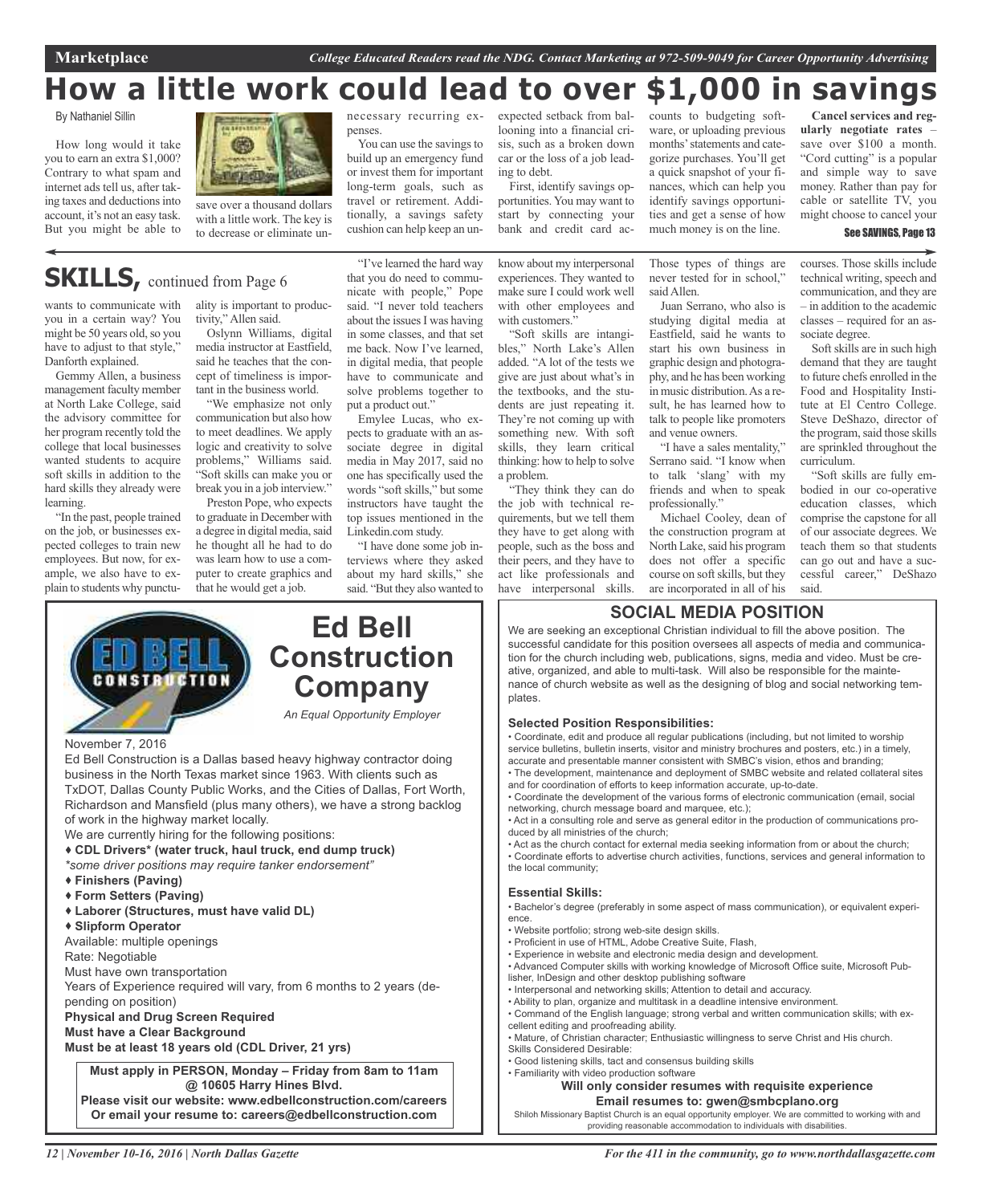## **Business owners invited to Midtown Express Task Force Meeting**

SouthGate Constructors, the lead contractor for the Midtown Express project, will host its next Business Owner Task Force 9:30 to 10:30 a.m., Wednesday, Nov. 16 at its Field Office, 2220 Chemsearch Blvd.,

Suite 100.Any businesses or business representatives along or near the Midtown Express Corridor are invited. The meeting is intended

for business owners along the Midtown Express corridor to learn about upcoming

traffic impacts, as well as ask project experts questions about construction near their businesses. This meeting will focus on the businesses in the City of Irving, as well as upcoming traffic changes. Parking is free on the

there are usually discounts

northwest side of the South-Gate Field Office. Participants should contact the Midtown Express Public Information team at least 72 hours in advance of the meeting with translation service requests.

each month.

## **SAVINGS**, continued from Page 12

service and opt for lowercost entertainment options.

If you don't want to eliminate services entirely, you could try to negotiate rates with your cable or internet providers. A successful call could lower your bill by \$20 a month or more, saving you a couple hundred dollars a year. A few tips: ask for the cancellation department and request the business match a competitor's lower price or give you the current promotional rate. Don't be afraid to try again if you're not successful – it can take several attempts to connect with a representative who will work with you.

**Avoid bank fees** – save over \$10 a month. Occasionally paying to withdraw money from anATM or paying fees for a low-balance checking account might not seem like a big deal, but the money adds up. Two ATM fees and a checking-account fee could cost you over \$10.

Some accounts waive fees as long as you maintain a minimum balance, and there often isn't an ATM fee for

withdrawing money from an in-network ATM or getting cash back when making a purchase. There are also checking accounts that refund ATM fees at the end of each month. There can be advantages and disadvantages to any account, read the terms of your checking and saving account agreements to understand when, and why, you may need to pay a fee.

**Shop for insurance discounts** – you might be able to save over 20 percent on your premiums each month. Use online comparison tools to quickly and easily get quotes on auto, renters, homeowners and other types of insurance. Compare the rates, coverage and insurance companies to see if switching makes sense for you.

Ask your agent about potential savings if you decide to stick with your current insurer. You might be eligible for discounts you aren't receiving because the information on file doesn't reflect your current situation. If not,

**Looking for energetic interns in the Dallas Area**

A local community newspaper has an internship position available. The goal is to provide students and aspiring writers an opportunity to gain published clips, experience and professional feedback. The position is for 20 hours a



week at \$8.50 per hour. Assignments will include covering local events, phone interviews, and rewriting press releases.

**Send resume and writing samples to: inquiries1909@gmail.com**

for simple purchases, such as a fire extinguisher for your home or an anti-theft device for your car. Buy products that more than pay for themselves – save hundreds each year.

Sometimes you need to spend money to save money. Buying a coffee maker for your home is the cliché example, but that doesn't mean it's without merit. Purchasing a water pitcher with a filter rather than bottled water can also lead to immediate savings.

Other purchases are longterm investments. It might take months to break even after buying LED bulbs or upgrading your appliances to energy-efficient models, but after that you could save money on your utility bill

## *Money.* **Experienced Print & Web advertising Indoor sales.**

12.00 to 15.00 per hour against commission. Candidate must have 3 years of Verifiable experience. Must be able to sell minority Media, Print & Web 25 to 30 hours weekly. Must be highly motivated and a Self-Starter.

**ONLY EXPERIENCED ADVERTISING CANDIDATE SHOULD APPLY.**

Send Resume to: **Inquiries1909@ gmail.com** Or leave message @ **972.432.5219**

Bottom line. Start your savings effort as soon as possible and you can build your emergency fund, a safety net that can help you avoid stressing about potential financial setbacks. Lowering your monthly cable bill will lead to almost instant savings, while making an investment in energy-efficient appliances will pay off after months or years. Add it all up and in the end you could find that just a bit of effort leads to over \$1,000 in annual savings. It's a great

start. *Nathaniel Sillin directs Visa's financial education programs. To follow Practical Money Skills on Twitter: www.twitter.com/Practical-*

#### **Statewide African American Press\Association is seeking a statewide sales representative.**

The Texas Publishers Association is seeking a statewide sales representative to

represent the overall sales objective for the organization. Individual must have a proven sales track record with local and regional sales strategies.

Also the individual must be:

- A self-starter
- Have excellent written and verbal communication skills
- A visionary
- Professional

• Have excellent organizational skills Previous advertising agency and direct sales experience a plus. Position is commission based.

Serious inquiries only. **Please email resume to inquiries1909@gmail.com or leave a message for the position at 972-432-5219.**





**Attention Suppliers of Goods, Services and Construction Review Competitive Opportunities at https://garlandtx.ionwave.net www.garlandpurchasing.com 972-205-2415**

GARLAND

**DO YOU WANT AN EXCITING AND REWARDING CAREER?**

**PURSUE A CAREER AS A POLICE OFFICER OR FIREFIGHTER!**

• Competitive wages<br>• Array of benefits<br>• Education incentive pay<br>• ...and more

REGISTER ONLINE TO TAKE THE CITY OF IRVING'S NEXT CIVIL SERVICE ENTRANCE EXAM

*www.cityofirving.org*

*The City of Irving does not discriminate on the basis of race, sex, religion, age or disability in employment or the provision of services.*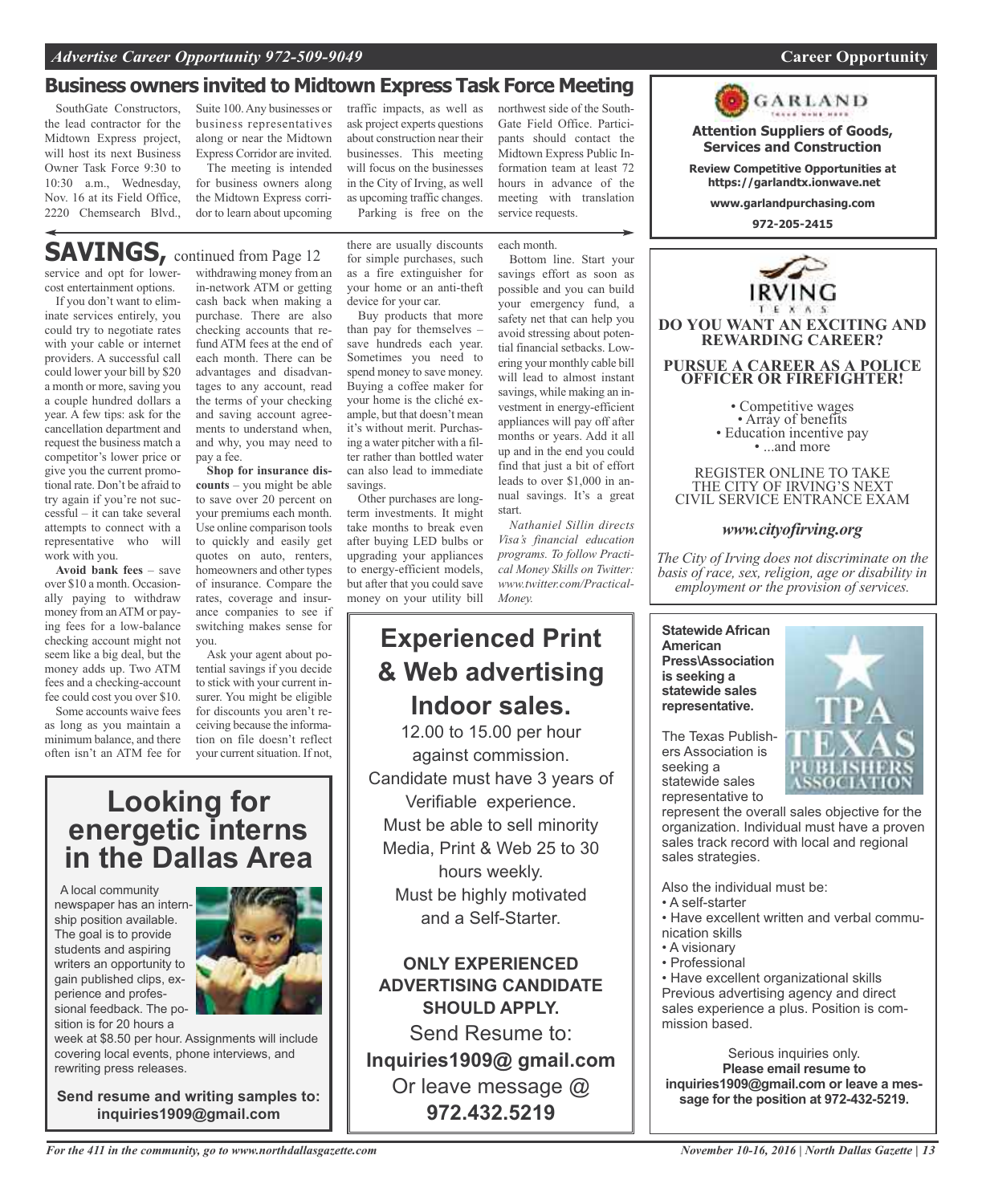#### **BETHEL BIBLE FELLOWSHIP, CARROLLTON (A PLACE TO BELONG)**

*NOTICE: Pastor Woodson serves the community by providing "Professional Therapy and Counseling Services" NOT FREE, but on a "Sliding Fee" scale. To schedule an appointment call the Pastoral Counseling Center at 972-526-4525 or email the church.*

**November 13, 9:45 a.m.** You're invited to our Sunday Morning "Prayer and Meditation" followed by Morning Worship Service at 10 a.m. See what God is doing through and with us; you will be blessed.

**November 16, 7 p.m.** Join us in Wednesday's Prayer and Bible Study Class with Senior Pastor Woodson and Pastor Brenda Patterson teaching a series on "Design for Discipleship, Book 5, Chapter 3." Spiritual maturity is God's desire for you. It's Time to Grow; Ephesians 4:12 & 13.

**December 3, 1-4 p.m.** Back by popular demand, ladies mark your calendars; W.O.R.T.H. Women are excited to present, again, "Brush It Up, the Christmas Edition, Let Your Inner Artist Out!" Call the church for details.

Dr. Terrance Woodson, Senior Pastor 1944 E. Hebron Parkway Carrollton, TX 75007 972-492-4300 www.bethelbiblefelloswhip.org

#### **CHRIST COMMUNITY CHURCH IN RICHARDSON**

 $\overline{\phantom{a}}$  ,  $\overline{\phantom{a}}$  ,  $\overline{\phantom{a}}$  ,  $\overline{\phantom{a}}$  ,  $\overline{\phantom{a}}$  ,  $\overline{\phantom{a}}$  ,  $\overline{\phantom{a}}$  ,  $\overline{\phantom{a}}$  ,  $\overline{\phantom{a}}$  ,  $\overline{\phantom{a}}$  ,  $\overline{\phantom{a}}$  ,  $\overline{\phantom{a}}$  ,  $\overline{\phantom{a}}$  ,  $\overline{\phantom{a}}$  ,  $\overline{\phantom{a}}$  ,  $\overline{\phantom{a}}$ 

**November 11, 7 p.m.** You are invited to our FREE Leadership Retreat with renowned speaker Tru Pettigrew, Author, Life Coach, Consultant, Marketing Executive and more.

#### **November 13, 8:45 a.m. and 11 a.m.**

You're invited to our Morning Services as we worship, honor and praise God for His blessings.

#### **November 16**

Join us at 12 Noon with Rev. Viveca Potter teaching on the Word of God; come back at 6:45 p.m. for Corporate Prayer and stay for Senior Pastor Autry at 7:30 p.m. teaching the Word of God.

Our youth will come for Food and Fellowship at 7 p.m. followed by Bible Study at 7:30 p.m.

Dr. Terrence Autry, Senior Pastor 701 Centennial 972-991-0200 Richardson, TX 75081 www.Christcommunityrichardson.org  $\overline{\phantom{a}}$  ,  $\overline{\phantom{a}}$  ,  $\overline{\phantom{a}}$  ,  $\overline{\phantom{a}}$  ,  $\overline{\phantom{a}}$  ,  $\overline{\phantom{a}}$  ,  $\overline{\phantom{a}}$  ,  $\overline{\phantom{a}}$  ,  $\overline{\phantom{a}}$  ,  $\overline{\phantom{a}}$  ,  $\overline{\phantom{a}}$  ,  $\overline{\phantom{a}}$  ,  $\overline{\phantom{a}}$  ,  $\overline{\phantom{a}}$  ,  $\overline{\phantom{a}}$  ,  $\overline{\phantom{a}}$ 

#### **FELLOWSHIP CHRISTIAN CENTER CHURCH IN ALLEN "THE SHIP"**

Follow us on Social Media. Facebook, Twitter, You Tube and Vimeo.

**November 13, 8 a.m.** You're invited to our main campus at 200 West Belmont Drive for morning service and a blessing from God; followed by our Sunday Worship Services at Bolin Elementary School in Allen, Texas 75002 and bring someone with you and see them blessed by God.

**November 16, 12 p.m.** Join us in our Wednesday's 12 Noon-Day Live, Prayer and Bible Study and/or our Wednesday Night Live, Prayer and Bible Study at 7 p.m. to learn more about God's Word at the Joycie Turner Fellowship Hall, 200 West Belmont Drive in Allen. Be encouraged by God's plan for your maturity and His glory; and most of all, be prepared to grow.

#### **November 27, 8 a.m. Every 4th Sunday**

Calling All Youth! Join our Hype Sunday Worship (first service only) on our main campus at 200 West Belmont Drive and be blessed; followed by our Sunday Worship Services at Bolin Elementary School in Allen, Texas 75002 and bring someone with you, you will be blessed.

Dr. W. L. Stafford, Sr., Ed. D. Senior Pastor 5705 Cheyenne Drive at Bolin Elementary School in Allen 75002 for Sunday Morning Worship and the Admin. Building Address is 200 W. Belmont Drive Allen, TX 75013 972-359-9956 www.theship3c.org

#### **INSPIRING BODY OF CHRIST CHURCH, Let's Go Fishing! MATTHEW 4:19**

 $\overline{\phantom{a}}$  ,  $\overline{\phantom{a}}$  ,  $\overline{\phantom{a}}$  ,  $\overline{\phantom{a}}$  ,  $\overline{\phantom{a}}$  ,  $\overline{\phantom{a}}$  ,  $\overline{\phantom{a}}$  ,  $\overline{\phantom{a}}$  ,  $\overline{\phantom{a}}$  ,  $\overline{\phantom{a}}$  ,  $\overline{\phantom{a}}$  ,  $\overline{\phantom{a}}$  ,  $\overline{\phantom{a}}$  ,  $\overline{\phantom{a}}$  ,  $\overline{\phantom{a}}$  ,  $\overline{\phantom{a}}$ 

**November 13, 7:30 and/or 11:30 a.m.** You're invited this Sunday as we praise, worship, honor and magnify God's Holy name.

**November 14, 7 p.m.** Join us in Monday School as we grow in God's Word and learn what God has to say to us. Pastor Rickie Rush

7701 S Westmoreland Road Dallas, TX 75237 972-372-4262 www.Ibocchurch.org  $\overline{\phantom{a}}$  , and the set of the set of the set of the set of the set of the set of the set of the set of the set of the set of the set of the set of the set of the set of the set of the set of the set of the set of the s

#### **MT. OLIVE CHURCH OF PLANO (MOCOP)**

**November 13, 10 a.m.** Join us for Worship Service as we praise and worship God for His Honor and His glory; and don't forget to comeback at 7 p.m. for our Brazilian Church.

**November 16, 7 p.m.** You're invited to our Wednesday's Bible Study class; you will learn what God has to say to us. Come to be encouraged by God's plan for yourspiritual growth and His glory.

Pastor Sam Fenceroy Senior Pastor and Pastor Gloria Fenceroy 300 Chisholm Place Plano, TX 75075 972-633-5511 www.mocop.org

#### **SHILOH MBC IN PLANO (WHERE COMMUNITY BECOMES FAMILY)**

 $\overline{\phantom{a}}$  , and the set of the set of the set of the set of the set of the set of the set of the set of the set of the set of the set of the set of the set of the set of the set of the set of the set of the set of the s

**November 13, 8 a.m. And 11 a.m.** Join us for Worship Services and fellowship as we give God all glory, honor and praise.

## Investors Liquidation Sale: **Laurel Land Cemetery Burial Plot For Sale (one space) Section # 3, Space # 15, Lot # 20**



Laurel Land Cemetery charges for cost of single Plot: \$3995.00 Discount Amount, if you act right away: <\$1745.00> (your savings) Your Cost: \$2250.00

> **Call Today! 972.432.5219** (leave message,if no answer)

**November 16, 7 p.m.** You're invited to our Wednesday's Bible Study to learn more about God's Word. Come and be encouraged by God's plan for your maturity and growth; it's all for His glory and His honor. We are, "Growing in Christ through the study of His Word."

**December 11, 2 until 6 p.m.** Mark your calendars for our Annual Christmas Banquet. It's always fun and inspirational. Call the church for details.

Our AWANA (Approved Workman Are Not Ashamed from 2 Timothy 2:15) is held from 6:30 - 8:15 pm, now through May. Kick-off was

#### September 7th. There is no charge for registration for new participants! This is a Bible-based program for children and youth, ages three years old through the 12th grade. The emphasis is on memorizing the Word of God and developing a personal relationship with our Lord Jesus Christ in a structured, safe and fun environment.

Our church ministries offer opportunities for motivation and growth; join us and see. Be blessed of the Lord.

Dr. Isaiah Joshua, Jr. Senior Pastor 920 E. 14th Street Plano, TX 75074 972-423-6695 www.smbcplano.org



## www.**IRSsafe**.com

NDG now has a "Special Advertising Package"for churches and non-profit organizations that need to let the community know about your Special Event.

## Opportunity You Can Measure...

## **Church Events**

- Church Anniversary
- Pastor's Anniversary
- Women's Day
- Men's Day

## **Non-Profit Org. Events**

- Fundraisers
- (Concerts)
- Special Events
- (Personal or Community)

## Special Rate \$199

(Black & White, per insertion) Ad size - 4.905"x 6"(Quarter Page, B&W) (NOTE: Color Ad \$75 extra per inserion) Production disclaimer - NDG ad meake-ready is not included in promotion. Layout/production of "copy ready"ad will be a nominal extra cost. E-mail ad copy to: Marketing@NorthDallasGazette.com or call our Marketing Department today! 972-509-9049



## **Church Happenings www.NorthDallasGazette.com**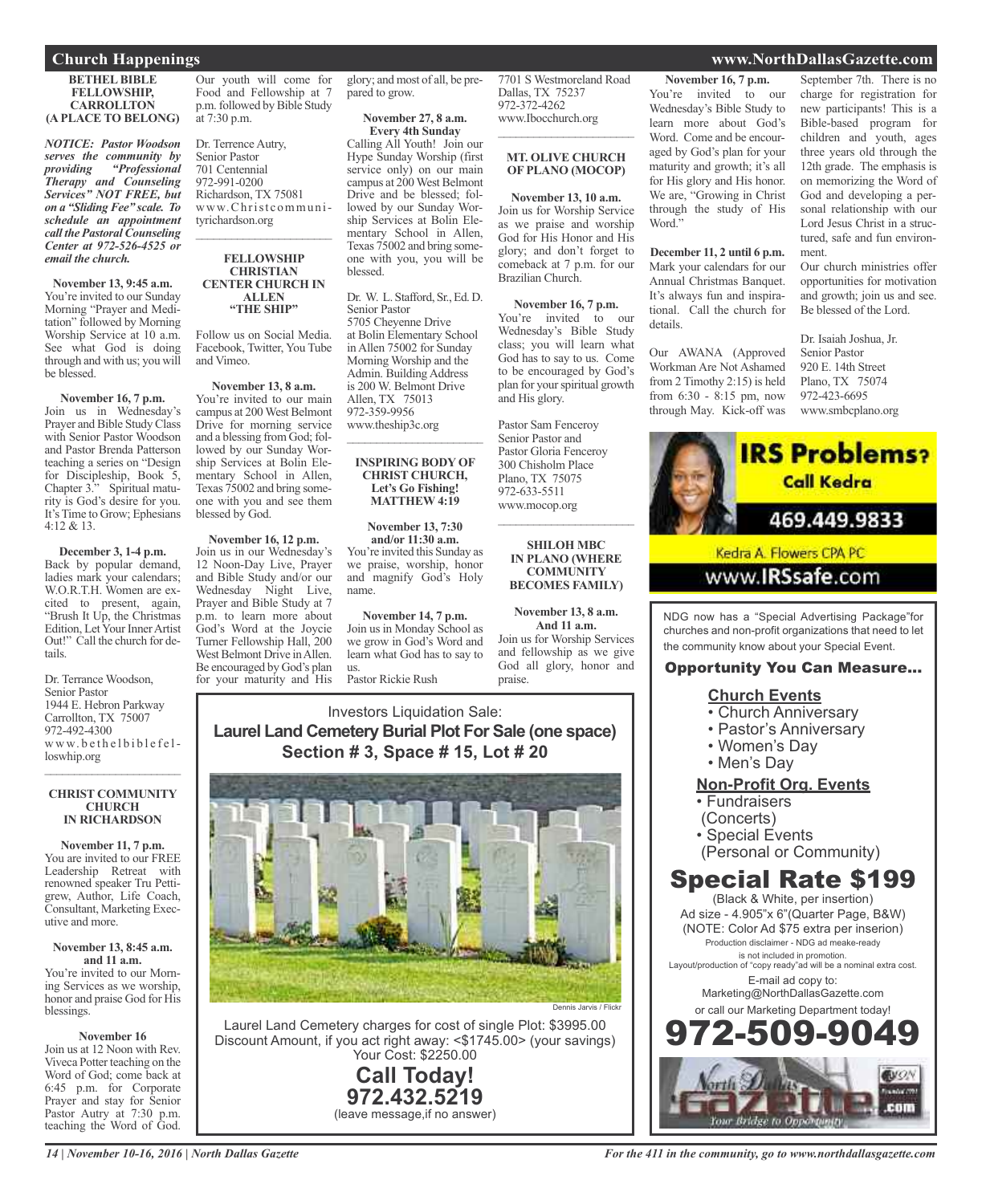

*Send email to: businessoffice@ northdallasgazette.com to sign up for Sister Tarpley's weekly electronic newsletter.*

With the 2016 Elections now over with, and the Thanksgiving and Christmas holidays now starting; there are many disasters happening world-wide today, I see and hear of people all stressed out.

First there were hurricanes, storms, floods, mudslides, earthquakes, etc. With each disaster folks have lost jobs, homes, loved ones, and sometime even their faith.

I even heard on the radio that some church members at a certain church in Waco, TX were questioning God about their pastor being electrocuted while doing His work?

I begin to think, why some people seem to survive a disaster better than others? How can people minimize the stress in their lives from an unforeseen set of circumstances?

I remembered the biography of one man that overcame his disappointments and trials to become a successful individual. At 16 years old with \$3 in his pocket, he moved to New York City.

He slept on a rooftop until he got a job as a dishwasher. He applied for a job that was listed in an ad but he wasn't a good reader and didn't get the job.

He was disappointed but he didn't let that stop him from striving to improve his lot in life. He was determined to succeed; determined to fulfill his ambition.

That man is Sidney Poitier. Not only is he one of the best known actors in this world, but he was the first Black actor to win an Oscar. Denzel Washington is the second Black man.

There are people that continue to live in spite of their disappointments and trials. When they find themselves in tough circumstances, they

bravely overcome them.

When they are struck down by illness and catastrophe, assailed by grief and failure, when they are treated unfairly or betrayed, they not only survive, they confront their stresses and sorrows in ways that deepen their lives.

They go on with grace,

*Little Miss Abby Mottley, 10 months old, daughter of Xavier and Elizabeth Mottley, not a care in this world, her father takes care of her*



than how one deal with them. By adopting a special outlook on life, many others

**In times of stress**

can learn to be a survivor. Survivors learn to: Make happiness a habit. They enjoy life even when troubles spring up. They take

distinction and courage. It has been said that the trials of life are far less important





Jisten to Pastor San Mor: Fri. 5:25pm 5:30pm<br>KGGR 1040 AM one day at a time. They learn to accept large and small victories.

It has been said that no one is born happy. Everyone makes his own happiness. They accept change. They realize that change and problems will come whether we want them or not.

They learn from the problems in their life. At times what looks like a disaster may turn out to be the best thing that happened to them. They don't give up.

Survivors do what has to be done, no matter how overwhelming the odds are. They reach out to others.

They cherish involvement with others. They are givers.

Duke University researchers found that one of the best predictors of health, happiness and long life is the tendency to reach out to people. They live in the present.

"Not one of us can bring back yesterday or shape tomorrow," adds Fredrick Buechner in The Hungering Dark. "Only today is ours and it will not be ours for long; and once it is gone, it will never in all time be ours again.'

Survivors are not afraid to

#### See TARPLEY, Page 16







Islah Joshua, Jr. Fustor

SMBC: A church Focused on Excellence while Teaching the Word. Preaching the Gospel, Reaching the World

Worship Times: 8 and 11 a.m. Sunday School: 9:45 a.m. Mid-week: Wednesday at 7:00 p.m. Youth Church: Every 3rd, 4th, and 5th Sunday at 10:45 a.m. AWANA: Wednesday at 6:30 p.m. Contact Information: 972-423-6695 www.smbcplano.org

*For the 411 in the community, go to www.northdallasgazette.com*